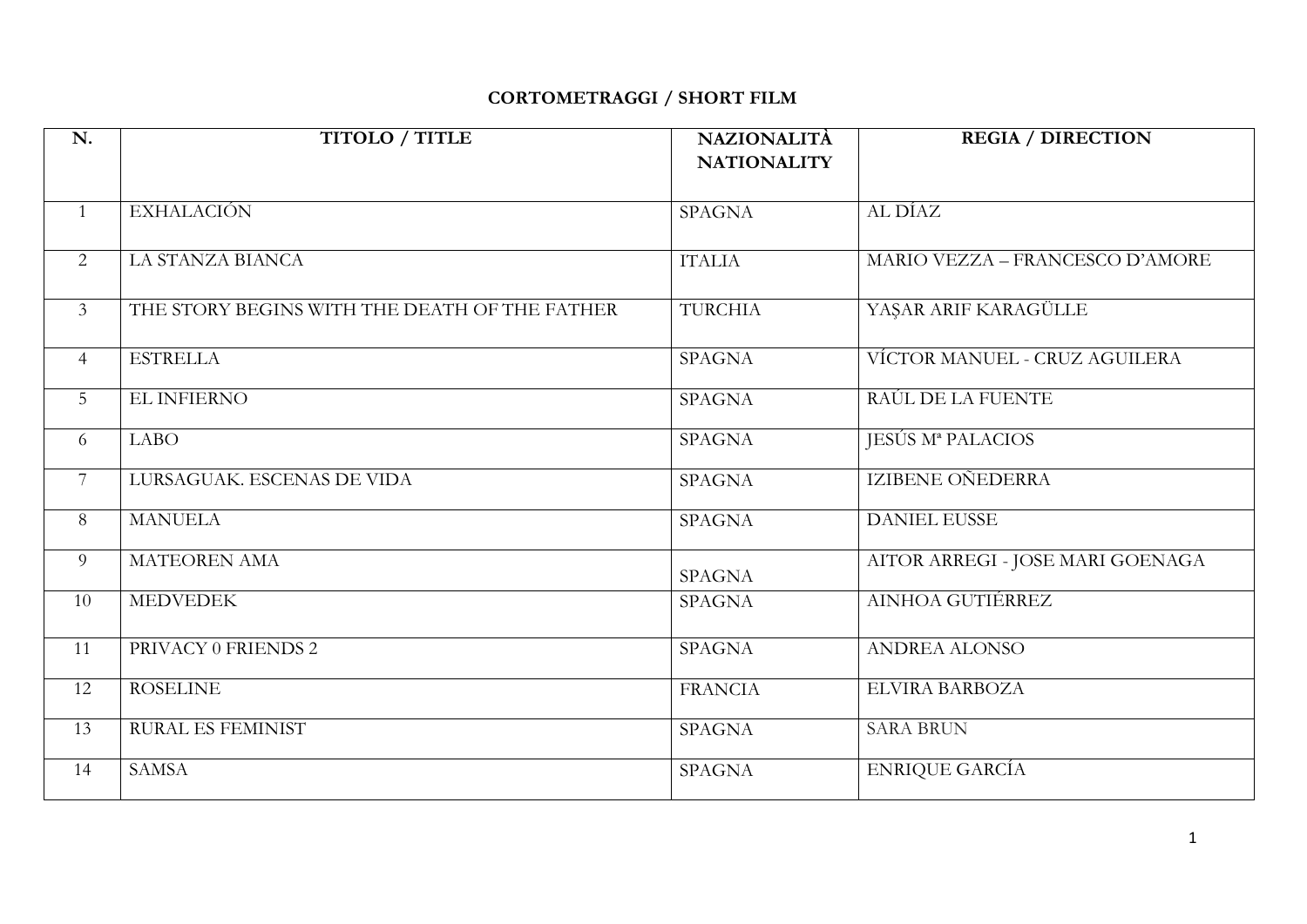| 15 | <b>SSHH</b>                  | <b>SPAGNA</b> | <b>DENNIS GIL</b>               |
|----|------------------------------|---------------|---------------------------------|
| 16 | <b>LA BAÑERA</b>             | <b>SPAGNA</b> | <b>JONAY GARCÍA</b>             |
| 17 | LA SILLA FRENTE A LA VENTANA | <b>SPAGNA</b> | ADRIÁN GONZÁLEZ                 |
| 18 | AGUA Y JABÓN                 | <b>SPAGNA</b> | FRANCESCO COCCO                 |
| 19 | <b>LA PROMESA</b>            | <b>SPAGNA</b> | DANEL ASER LORENTE              |
| 20 | <b>MADRE REFLEJO</b>         | <b>SPAGNA</b> | ALEIX MASFERRER LÓPEZ           |
| 21 | <b>OBSOLESCENCE</b>          | <b>SPAGNA</b> | JESÚS MARTÍNEZ TORMO            |
| 22 | <b>MIEDOS</b>                | <b>SPAGNA</b> | <b>GERMÁN SANCHO</b>            |
| 23 | <b>PARALELOS</b>             | <b>SPAGNA</b> | <b>DAVID HEBRERO</b>            |
| 24 | <b>RÉPLICA</b>               | <b>SPAGNA</b> | SANTIAGO DANIEL CAPUZ LAMBOGLIA |
| 25 | <b>URI</b>                   | <b>SPAGNA</b> | <b>CRAZY LAVA</b>               |
| 26 | <b>VIAJE SIN MALETAS</b>     | ITALIA 2019   | <b>JAIME KHELOUT</b>            |
| 27 | IL LETTO DI CARTA            | <b>SPAGNA</b> | <b>MAURIZIO NANI</b>            |
| 28 | <b>CAPITÁN KINESIS</b>       | <b>SPAGNA</b> | <b>CARLES JOFRE</b>             |
| 29 | <b>BOS/TAURUS</b>            | <b>SPAGNA</b> | <b>JAVIER COBO</b>              |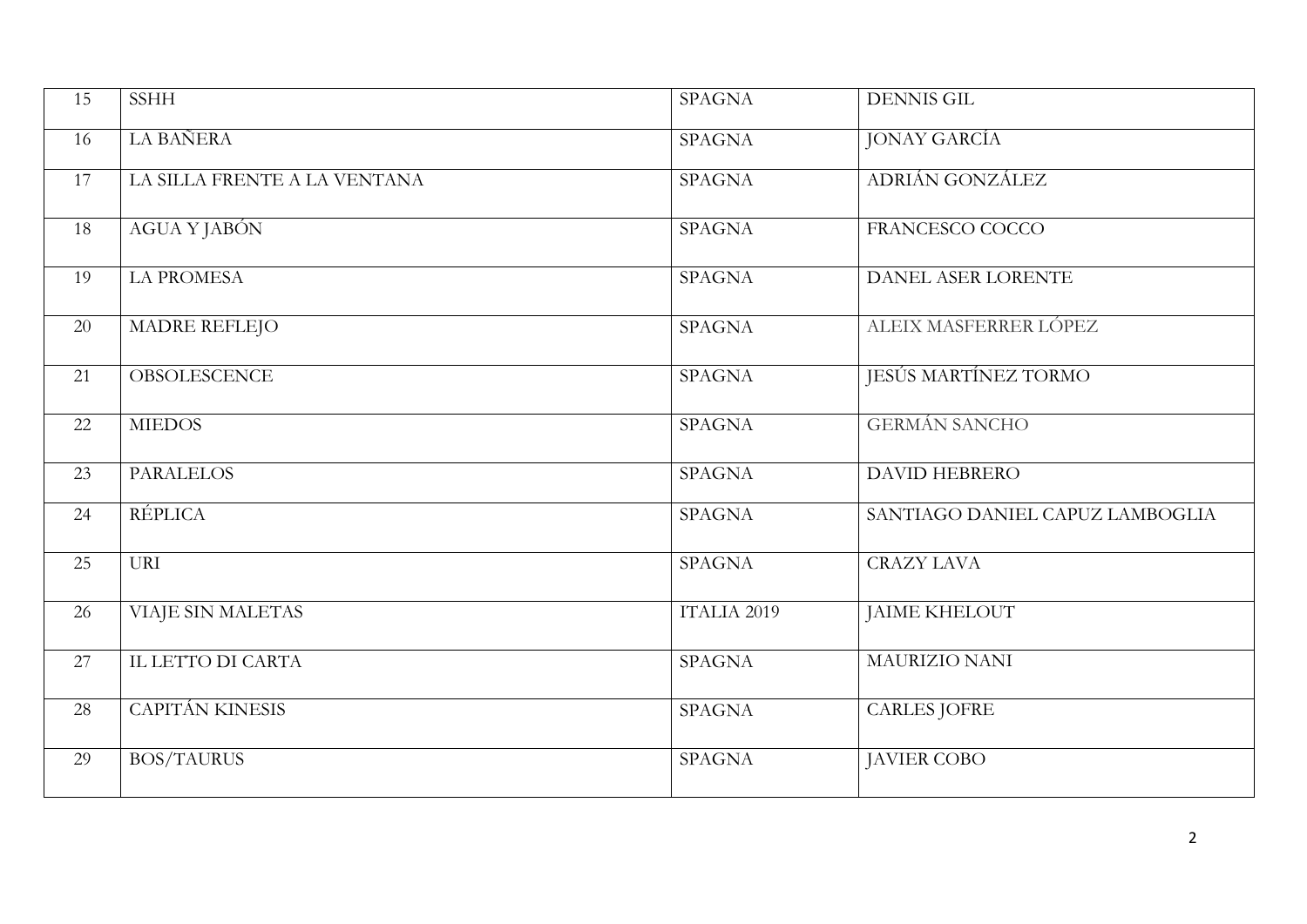| 30 | <b>CANDELA</b>          | <b>SPAGNA</b>  | <b>GABRIEL CARRASCO</b>        |
|----|-------------------------|----------------|--------------------------------|
| 31 | <b>UN BRINDIS</b>       | <b>SPAGNA</b>  | MARCOS IGUAL MOSCARDO'         |
| 32 | NO DEIXIS QUE M'ENFONSI | <b>SPAGNA</b>  | <b>DAVID CONILL</b>            |
| 33 | CENA EN COMPAÑÍA        | <b>SPAGNA</b>  | ÁLVARO SARRÓ                   |
| 34 | <b>COFEE STORIES</b>    | <b>SPAGNA</b>  | ANDRÉS SÁNCHEZ BELZUNCES       |
| 35 | X27                     | <b>SPAGNA</b>  | <b>JOSE LUIS MORA</b>          |
| 36 | CAPSULE - EXTINTOR      | <b>SPAGNA</b>  | RODRIGO SOPEÑA - JOANA SOLNADO |
| 37 | <b>PRIMATES</b>         | <b>SPAGNA</b>  | ARTUR MOLINA - HELIO VALERO    |
| 38 | <b>CIELO E INFIERNO</b> | <b>SPAGNA</b>  | DIEGO LODEIROS                 |
| 39 | FE DE RICO              | <b>SPAGNA</b>  | JAIME GARCÍA PARRA             |
| 40 | LUNA DE SANGRE MINERA   | <b>SPAGNA</b>  | JAIME GARCÍA PARRA             |
| 41 | EL DOL                  | <b>SPAGNA</b>  | <b>JOEL MUÑOZ NUÑEZ</b>        |
| 42 | MI ESTRELLA             | <b>FRANCIA</b> | <b>SERGIO BARBA</b>            |
| 43 | POINT DE RUPTURE        | <b>SPAGNA</b>  | MARIE-LOU BÉLAND               |
| 44 | <b>EMARRI</b>           | PERU'          | <b>ANDER IRIARTE</b>           |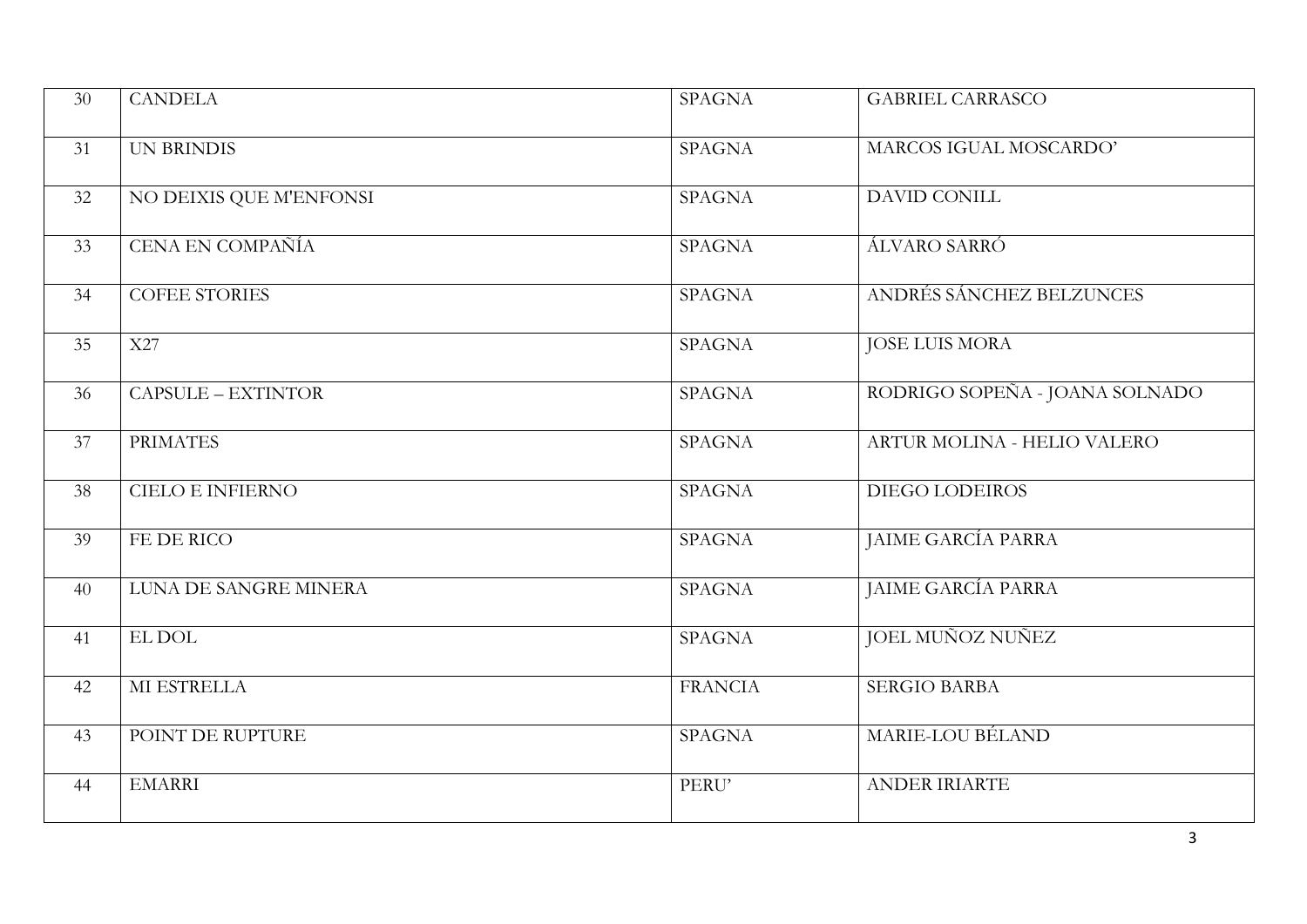| 45 | <b>ATRAPADAS</b>        | <b>RUSSIA</b>    | NATALY RUTH VERGARA ADRIANZÉN  |
|----|-------------------------|------------------|--------------------------------|
| 46 | ТАНЕЦ СТИХИЙ            | <b>ITALIA</b>    | <b>STAS TOLSTNEV</b>           |
| 47 | <b>MAUER</b>            | <b>SPAGNA</b>    | <b>LORENZO CAMMISA</b>         |
| 48 | <b>CA NOSTRA</b>        | SPAGNA - FRANCIA | <b>LAIA FOGUET</b>             |
| 49 | <b>CRISIS</b>           | <b>SPAGNA</b>    | <b>CESARE MAGLIONI</b>         |
| 50 | LOS ZAPATOS DE FERNANDO | <b>SPAGNA</b>    | ALICIA RUIZ DE AMORAGA         |
| 51 | ON THE EDGE             | <b>SPAGNA</b>    | <b>AITANA SERRALLET BAINES</b> |
| 52 | <b>BOSA</b>             | <b>SPAGNA</b>    | AITANA SERRALLET BAINES        |
| 53 | NO DEIXIS QUE M'ENFONSI | <b>SPAGNA</b>    | <b>DAVID CONILL</b>            |
| 54 | <b>COFFEE STORIES</b>   | <b>SPAGNA</b>    | ANDRÉS SÁNCHEZ BELZUNCES       |
| 55 | CIELO E INFIERNO        | <b>SPAGNA</b>    | DIEGO LODEIROS                 |
| 56 | EL DOL                  | <b>SPAGNA</b>    | JOEL MUÑOZ NUÑEZ               |
| 57 | 27 MINUTOS              | <b>SPAGNA</b>    | FERNANDO GONZÁLEZ GÓMEZ        |
| 58 | 8:35 A.M.               | <b>SPAGNA</b>    | RAÚL PRADOS - JORGE AMAYA      |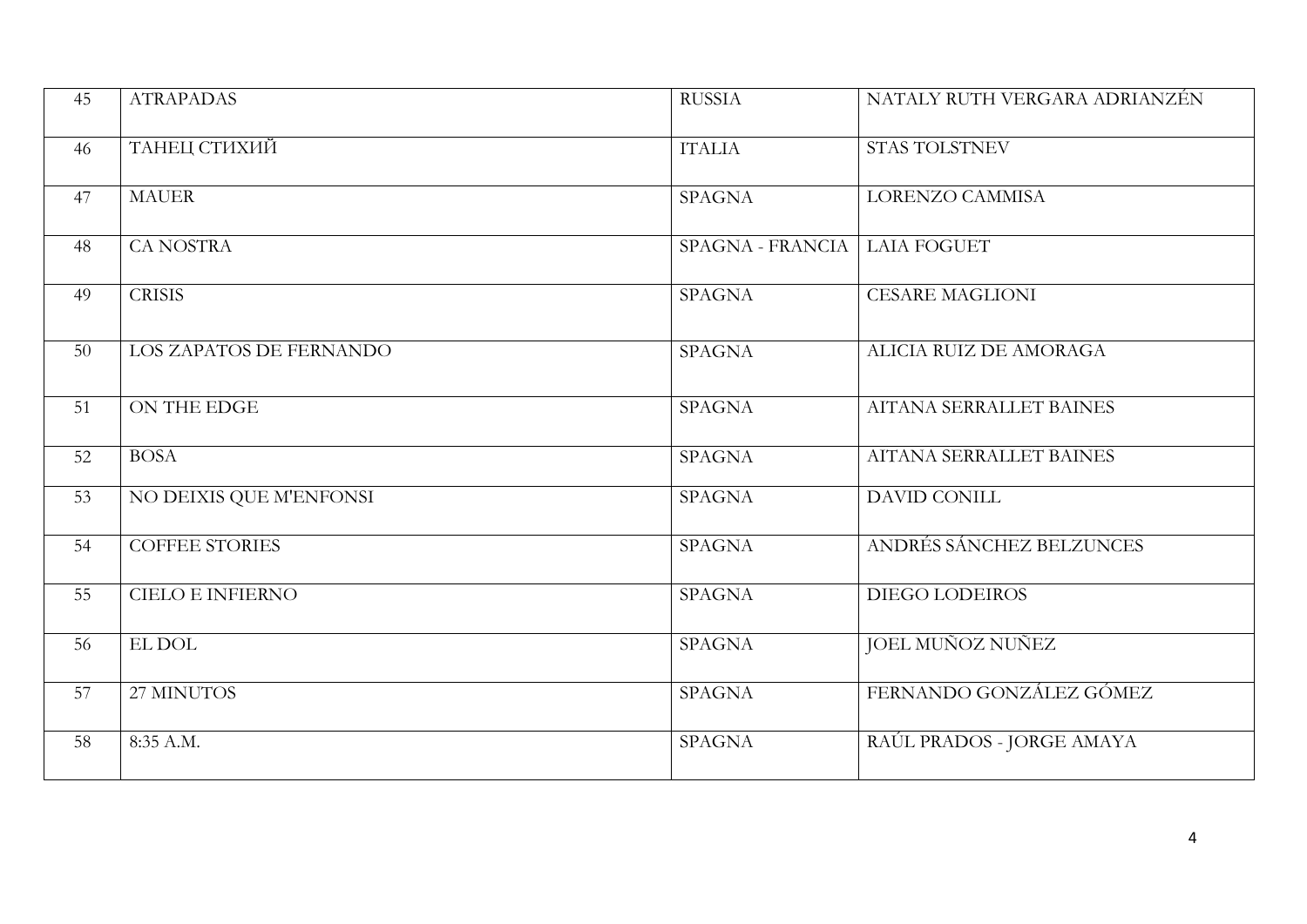| 59 | <b>SOBRE RUEDAS</b>        | <b>AUSTRALIA</b> | RAÚL PRADOS - KAREN MORALES GARAY -<br>POUL NISSEN       |
|----|----------------------------|------------------|----------------------------------------------------------|
| 60 | THE QUIET                  | <b>ITALIA</b>    | RADHEYA JEGATHEVA                                        |
| 61 | <b>SILENCE</b>             | <b>SPAGNA</b>    | SILVIO CANTORO                                           |
| 62 | <b>LA PARTIDA</b>          | <b>ITALIA</b>    | MANUEL GOMAR                                             |
| 63 | <b>SVEGLIATI</b>           | RUSSIA - INDIA   | <b>ENZO BOSSIO</b>                                       |
| 64 | 2 ANGELS                   | <b>SPAGNA</b>    | <b>RAMAZI BARANOV</b>                                    |
| 65 | PÁNICO EN ARTEA            | <b>FRANCIA</b>   | IÑAKI ETXEZARRAGA ERAUZKIN                               |
| 66 | <b>SUPERBOT</b>            | <b>FRANCIA</b>   | RÉMY LEROY PIERRE - ANDRÉ FONTAINE -<br>EMMANUEL PIERRAT |
| 67 | TERRE FERME                | PORTORICO        | <b>IVÄN JAMES HAYWARD</b>                                |
| 68 | NO ME OLVIDES              | <b>CROAZIA</b>   | <b>GIOVANNIE ORTIZ</b>                                   |
| 69 | PREDSTAVLJANJE KNJIGOLJUBA | TURCHIA          | <b>IVICA VALENTIÆ</b>                                    |
| 70 | <b>TWO DAYS</b>            | TURCHIA          | <b>NURDAN TEKEOGLU</b>                                   |
| 71 | VARGİT ZAMANİ              | <b>GERMANIA</b>  | ORHAN TEKEOGLU                                           |
| 72 | N10                        | <b>BRAZILE</b>   | MEHDI MEHDIABADI                                         |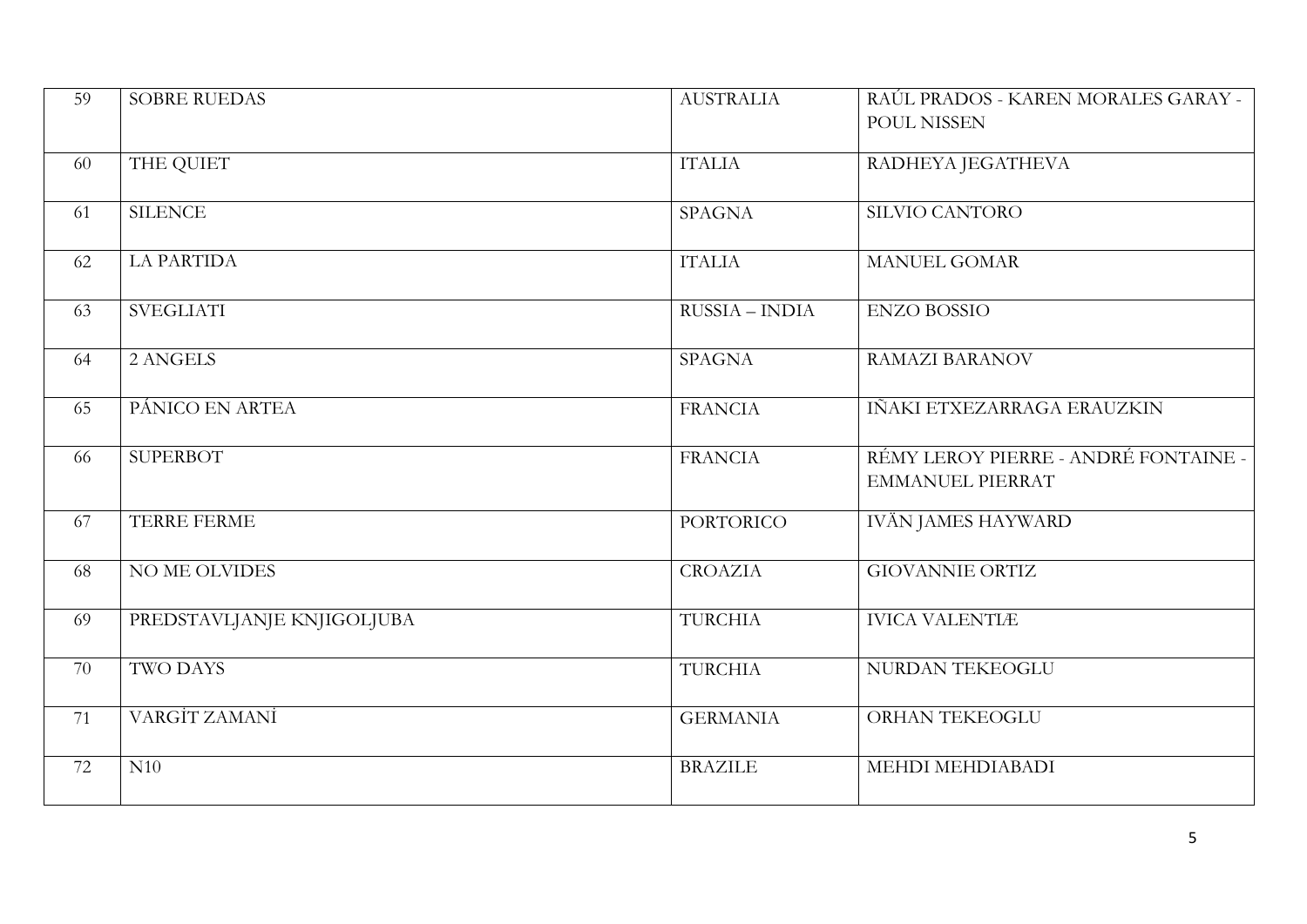| 73 | <b>DEPOIS</b>                     | <b>TTALIA</b>    | MARCELLO QUINTELLA E BOYNARD |
|----|-----------------------------------|------------------|------------------------------|
| 74 | LELLO - A FARI SPENTI NELLA NOTTE | <b>PALESTINA</b> | <b>LORENZO CAMMISA</b>       |
| 75 | <b>GHAZAL</b>                     | <b>SVEZIA</b>    | <b>AMJAD ARAFEH</b>          |
| 76 | <b>JUST LOOKING</b>               | <b>FRANCIA</b>   | MONICA MAZZITELLI            |
| 77 | <b>FEAR OF THE VOID</b>           | <b>GIORDANIA</b> | <b>COUTURIER GUILLAUME</b>   |
| 78 | هيام                              | <b>FRANCIA</b>   | <b>TAREQ BADDAR</b>          |
| 79 | <b>MONEY TIME</b>                 | <b>SPAGNA</b>    | <b>CLICQUOT GUILLAUME</b>    |
| 80 | <b>UN BUEN HOMBRE</b>             | <b>SPAGNA</b>    | MATÍAS VALENZUELA BRITO      |
| 81 | KARMAN (EL HOMBRE KARMA)          | <b>SPAGNA</b>    | ANDRÉS GARCÍA BOÑAL          |
| 82 | LA VIDA POR ENCIMA                | <b>SPAGNA</b>    | RAFAEL ROBLES RAFATAL        |
| 83 | $A-1606$                          | <b>SPAGNA</b>    | RICARD PEITX                 |
| 84 | DE CORAZÓN                        | <b>SPAGNA</b>    | <b>BLANCA DEL REY</b>        |
| 85 | <b>ESCÚCHAME</b>                  | <b>ARGENTINA</b> | PATRICIA BELEÑA CALADOHA     |
| 86 | <b>MY MAFIA</b>                   | <b>SPAGNA</b>    | VICENTE LINARES              |
| 87 | PÁNICO EN ARTEA                   | <b>SPAGNA</b>    | IÑAKI ETXEZARRAGA ERAUZKIN   |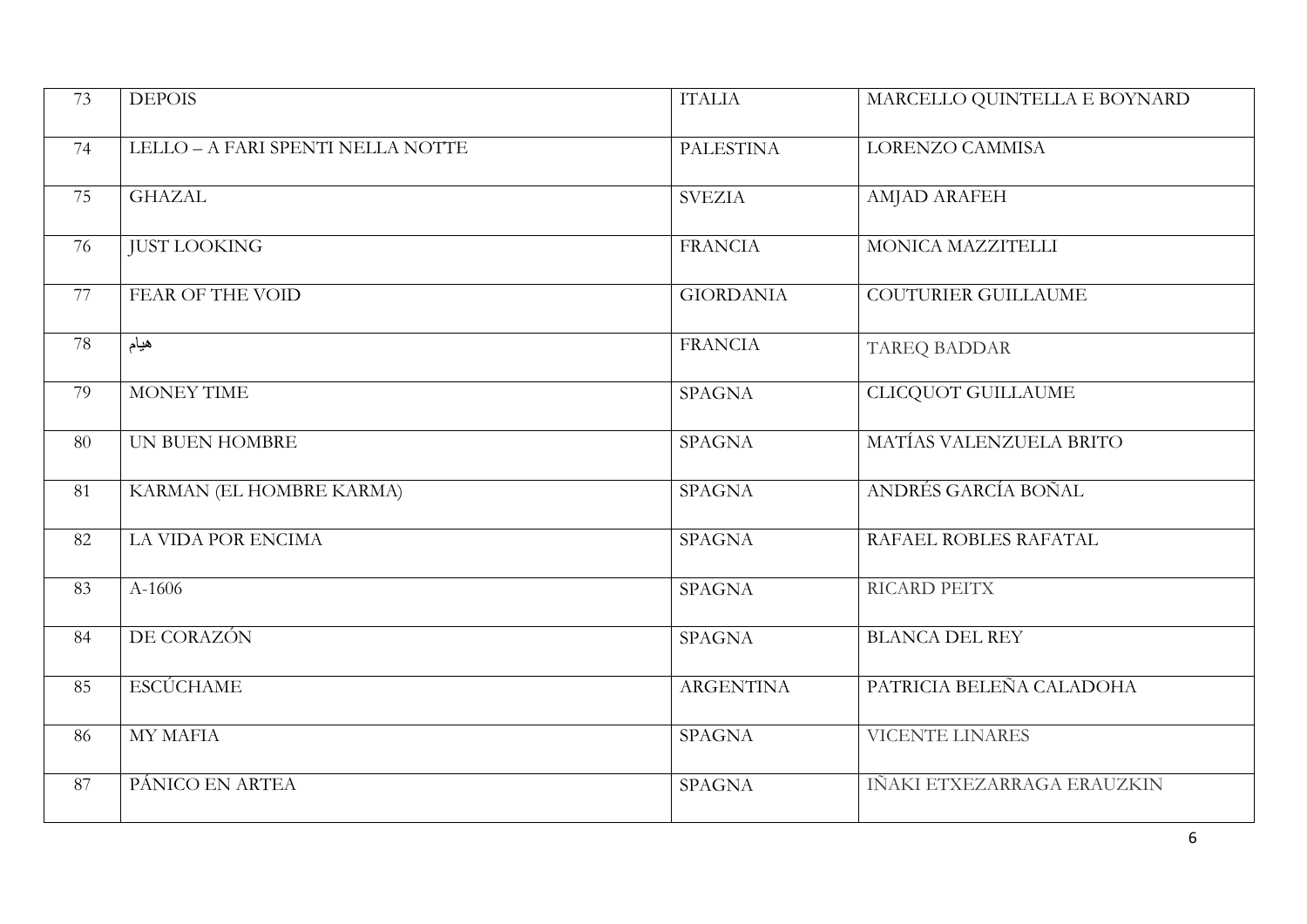| 88  | SEARCHING           | <b>SPAGNA</b>      | MANUEL MARTÍN MERINO                                  |
|-----|---------------------|--------------------|-------------------------------------------------------|
| 89  | PATRÓN DE CONDUCTA  | <b>SPAGNA</b>      | <b>MANUEL MARTIN</b>                                  |
| 90  | <b>VUELA MATEO</b>  | <b>SPAGNA</b>      | VALÉRIE QUIROGA                                       |
| 91  | <b>CALIGRAFIA</b>   | <b>SPAGNA</b>      | FERRAN MASIP VALLS                                    |
| 92  | PERDÓNAME           | <b>SPAGNA</b>      | HUGO MARTÍNEZ                                         |
| 93  | <b>TRANSICIÓN</b>   | <b>SPAGNA</b>      | <b>CRIS ARANA</b>                                     |
| 94  | <b>TRÁNSITO</b>     | <b>STATI UNITI</b> | TONI SÁNCHEZ BERNAL                                   |
| 95  | <b>TERROIR</b>      | <b>SPAGNA</b>      | <b>DAWN WESTLAKE</b>                                  |
| 96  | <b>DRONEWORLD</b>   | <b>SPAGNA</b>      | <b>ISAAC MARTÍN NOVIALS</b>                           |
| 97  | PARTIR DE CERO      | <b>SPAGNA</b>      | <b>ANDRES CAMARA</b>                                  |
| 98  | EL VIAJE DE MI VIDA | <b>SPAGNA</b>      | <b>ANDRES CAMARA</b>                                  |
| 99  | <b>SIN NOMBRE</b>   | <b>ARGENTINA</b>   | JUAN CARRASCAL YNIGO - ARTURO ARTAL<br><b>LOZANO</b>  |
| 100 | <b>BANG BANG</b>    | <b>SPAGNA</b>      | VANESA BETTINELLI DI GENNI - NATALIA<br><b>ACOSTA</b> |
| 101 | TIME IS RUNNING OUT | <b>SPAGNA</b>      | MARÍA DOPICO MONTIEL -<br>PEDRO PACHECO ARLANDI       |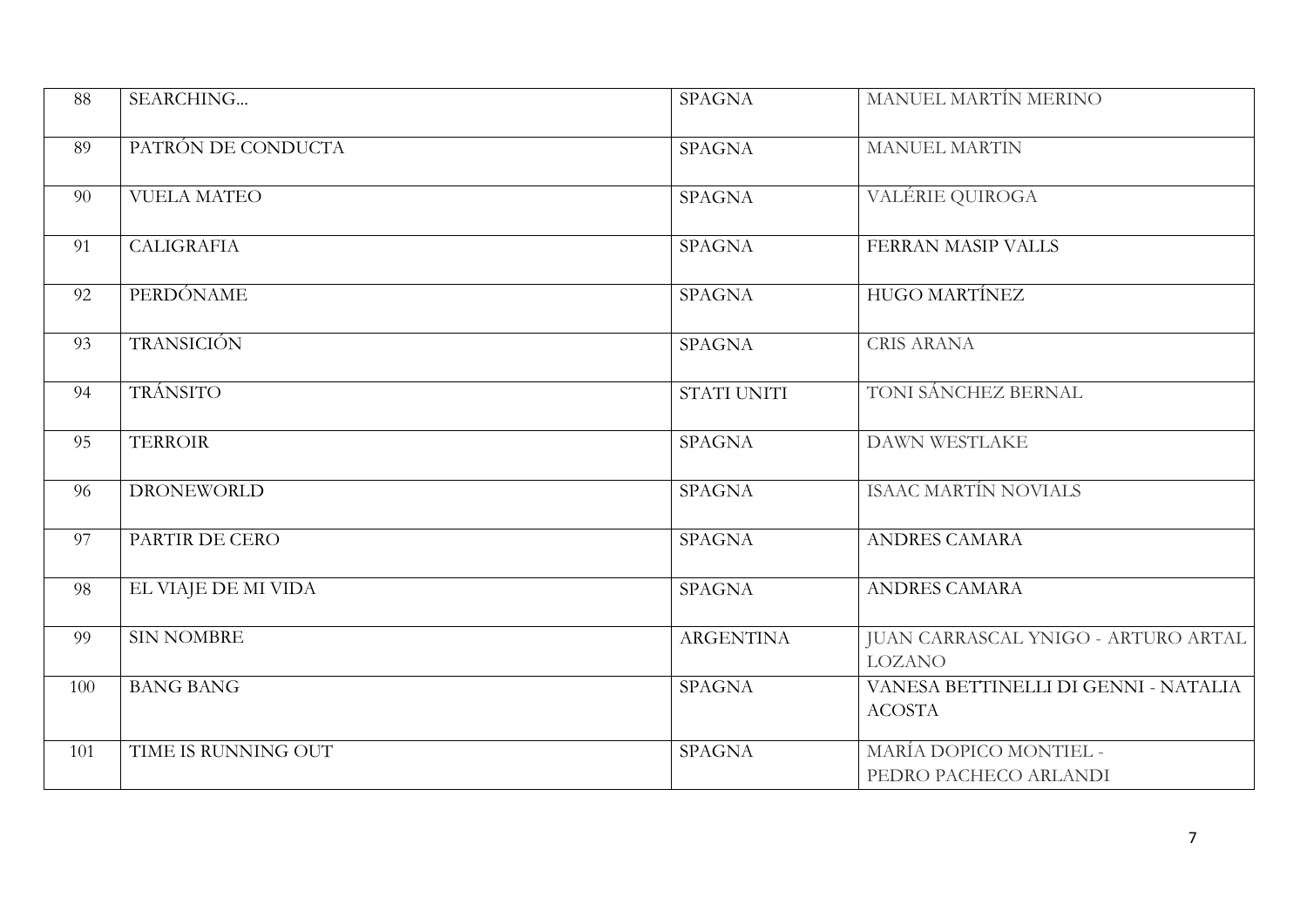| 102 | EL BOSQUE DEL SILENCIO               | <b>ITALIA</b>    | PEDRO PACHECO ARLANDI        |
|-----|--------------------------------------|------------------|------------------------------|
| 103 | LA VIA DEL RITORNO                   | <b>ARGENTINA</b> | ANTONIO DI MARZELLI          |
| 104 | <b>DAME FUEGO</b>                    | <b>SPAGNA</b>    | <b>SOLANGE PINO</b>          |
| 105 | <b>HABANA ME MATAS</b>               | PARAGUAY         | PATRICIA DE LUNA             |
| 106 | SIN CONDENA: VOCES DESDE EL ENCIERRO | <b>SPAGNA</b>    | SANTIAGO CARNERI             |
| 107 | CASA                                 | <b>SENEGAL</b>   | ALBERTO EVANGELIO            |
| 108 | PALANTEER M'BEDD                     | <b>SPAGNA</b>    | MAMADOU DIOP                 |
| 109 | TRALA PORTA                          | STATI UNITI      | ALEJANDRO RODRÍGUEZ DIÉGUEZ  |
| 110 | <b>VIDA</b>                          | CILE             | <b>BITA ELAHIAN</b>          |
| 111 | <b>CARBÓN</b>                        | <b>IRAQ</b>      | CARLOS ENEA VARGAS RECALCATI |
| 112 | <b>I DON'T KNOW</b>                  | <b>GERMANIA</b>  | <b>FIRAS SAMEER</b>          |
| 113 | <b>BERLINESES</b>                    | <b>SPAGNA</b>    | PEDRO DELTELL                |
| 114 | YOUTUBER                             | <b>FRANCIA</b>   | PEDRO DELTELL COLOMER        |
| 115 | <b>SENTIENCE</b>                     | <b>SPAGNA</b>    | <b>GUILLAUME BIERRY</b>      |
| 116 | NAQAM DIAMOND                        | <b>SPAGNA</b>    | AMAIA SAN SEBASTIAN          |
|     |                                      |                  |                              |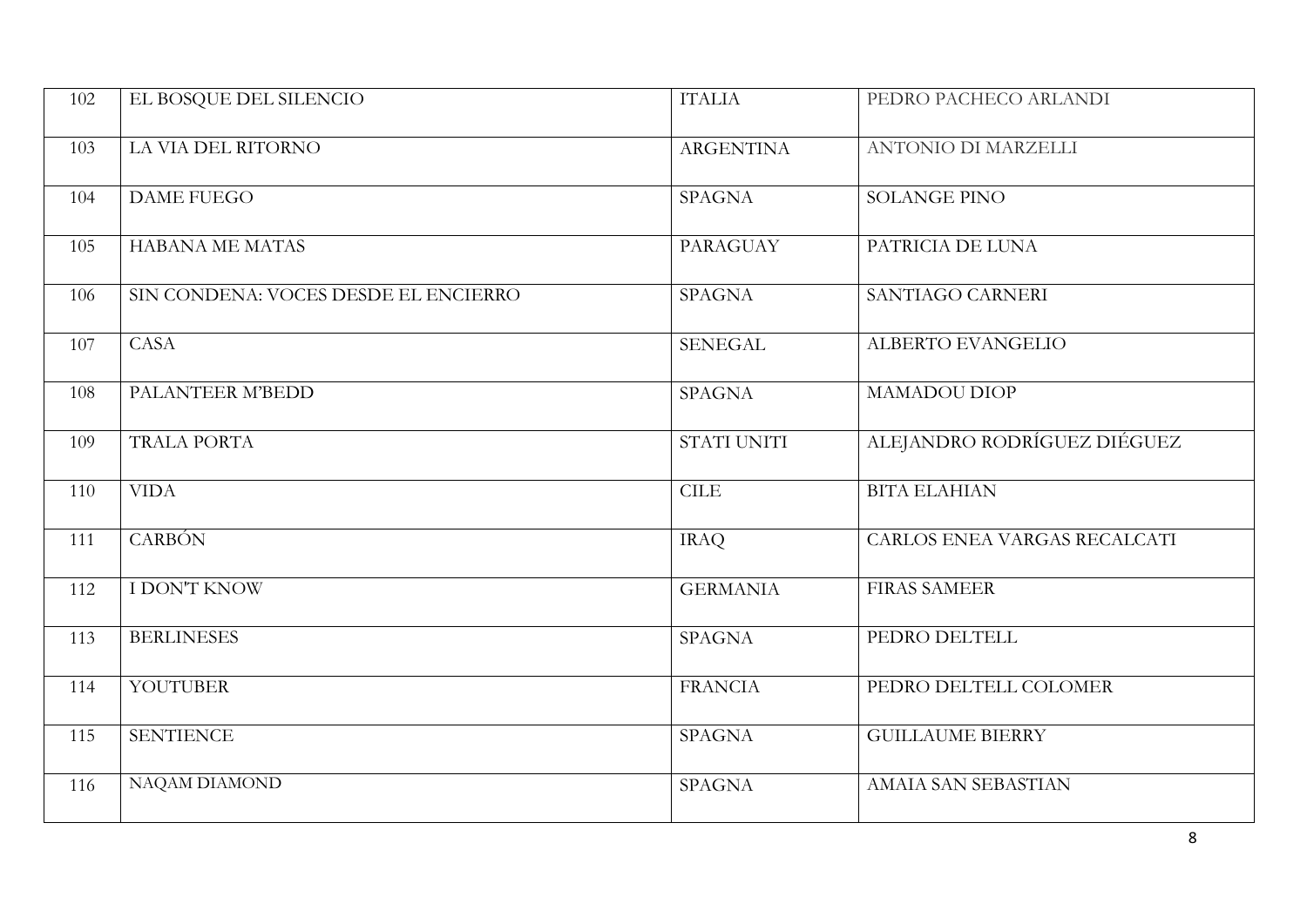| 117 | <b>STALINGRADO</b>           | <b>UCRAINA</b>   | AMAIA SAN SEBASTIAN           |
|-----|------------------------------|------------------|-------------------------------|
| 118 | <b>ANNA</b>                  | <b>SPAGNA</b>    | <b>DEKEL BERENSON</b>         |
| 119 | CAMINITO DEL OLVIDO          | <b>SPAGNA</b>    | <b>JD ALCÁZAR</b>             |
| 120 | <b>EL TIGRE</b>              | <b>ARGENTINA</b> | AMAIA SAN SEBASTIAN           |
| 121 | NIÑO RANA                    | STATI UNITI      | LAURA ZENOBI - LUCAS ALTMANN  |
| 122 | NOVEMBER 1ST                 | <b>SPAGNA</b>    | <b>CHARLIE MANTON</b>         |
| 123 | YAQ_TODO_SOULLESS            | <b>ARGENTINA</b> | PAOLO BORISLAVOV PENKOV       |
| 124 | <b>SRTA HISAS</b>            | <b>ARGENTINA</b> | LUIS PARIS, FEDERICO SCOPAZZO |
| 125 | <b>TRAMITE</b>               | <b>RUSSIA</b>    | MARIELLA SANTIBÁÑEZ KOREF     |
| 126 | DANCE OF THE ELEMENTS        | <b>ALGERIA</b>   | <b>STAS TOLSTNEV</b>          |
| 127 | LE RETOUR                    | <b>SPAGNA</b>    | MOURAD HAIMER                 |
| 128 | <b>BURY THE CAT</b>          | ITALIA - SPAGNA  | <b>MIKI EMES</b>              |
| 129 | <b>ACROBATS IN THE IGLOO</b> | <b>CROAZIA</b>   | GUILLERMO MALO - GALAR EGÜEN  |
| 130 | MOUTH OF TRUTH               | <b>SPAGNA</b>    | <b>BARBARA VEKARIĆ</b>        |
| 131 | <b>SOBREVIVIENTE</b>         | <b>ITALIA</b>    | NATALIA PRIETO GUILLÉN        |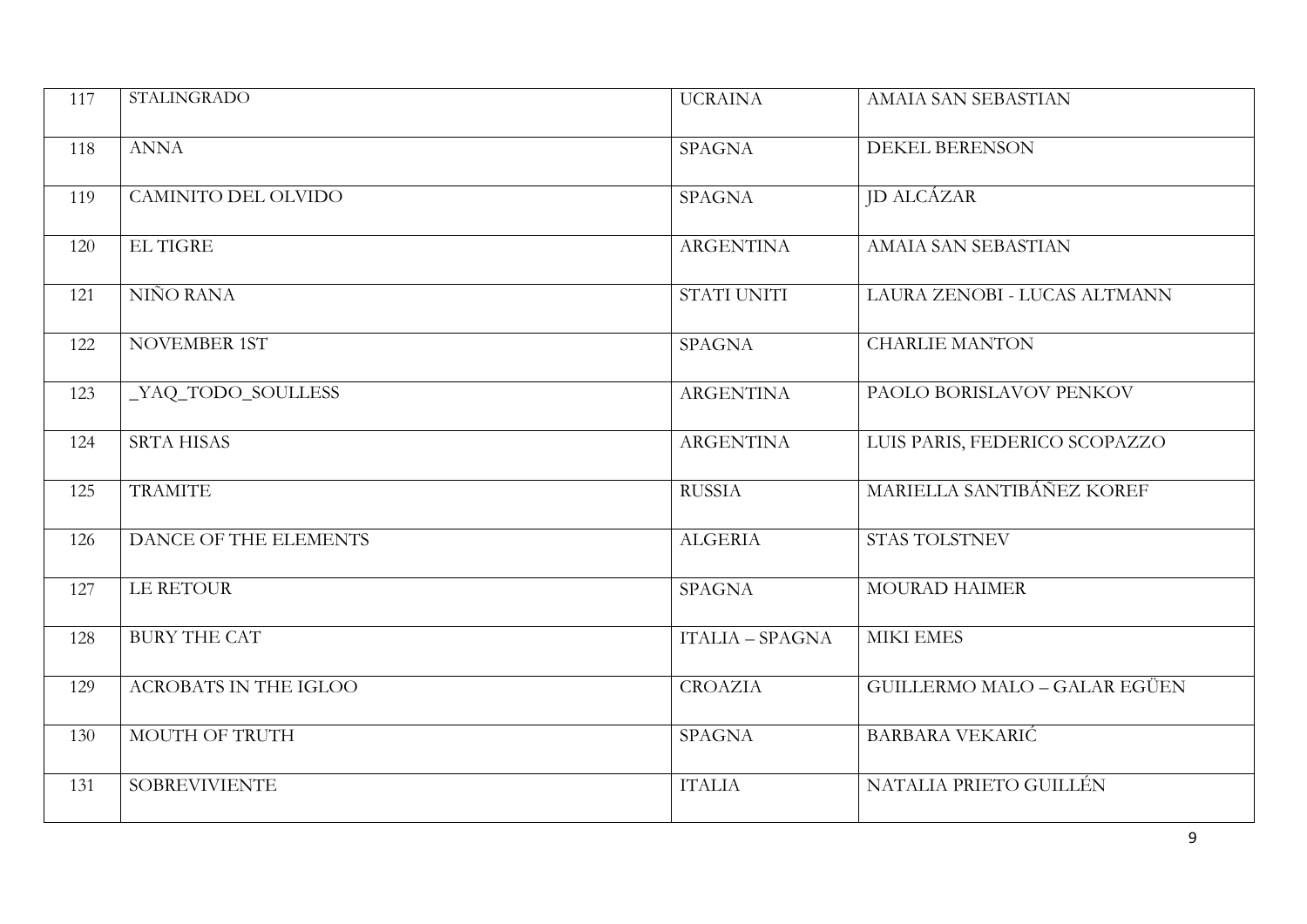| 132 | QUANDO LA BANDA PASSÒ | <b>SPAGNA</b>    | MAURIZIO FORCELLA            |
|-----|-----------------------|------------------|------------------------------|
| 133 | <b>SOBRE RUEDAS</b>   | <b>SPAGNA</b>    | RUBÉN PASCUAL TARDÍO         |
| 134 | WHO IS VILAYTA        | <b>FRANCIA</b>   | <b>GERMÁN PINELO</b>         |
| 135 | THE FENCE             | <b>ITALIA</b>    | ALI ZARE GHANATNOWI          |
| 136 | <b>SARINO</b>         | <b>ARGENTINA</b> | <b>VALERIO FILARDO</b>       |
| 137 | <b>CAPARAZONES</b>    | <b>SPAGNA</b>    | EDUARDO ELLI                 |
| 138 | ANSIEDAD EXPRÉSS      | <b>SPAGNA</b>    | JAVIER LÓPEZ VELASCO         |
| 139 | <b>LA TRAMPA</b>      | <b>ITALIA</b>    | FRANCISCO MONTORO MORALES    |
| 140 | 'A FIGLIATA           | <b>ITALIA</b>    | MARINO SILVESTRO             |
| 141 | <b>BALOTELLI</b>      | <b>INDIA</b>     | RICCARDO BANFI - MORR NDIAYE |
| 142 | <b>APPLE</b>          | <b>SPAGNA</b>    | ANAGHA KOMALANKUTTY          |
| 143 | <b>LA RANURA</b>      | <b>ITALIA</b>    | <b>ISABEL MEDARDE</b>        |
| 144 | <b>AMARE AFFONDO</b>  | <b>ITALIA</b>    | MATTEO RUSSO                 |
| 145 | <b>FAMILY FIRST</b>   | <b>ITALIA</b>    | <b>MARCO MUCIG</b>           |
| 146 | APRI LE LABBRA        | <b>ITALIA</b>    | <b>ELEONORA IVONE</b>        |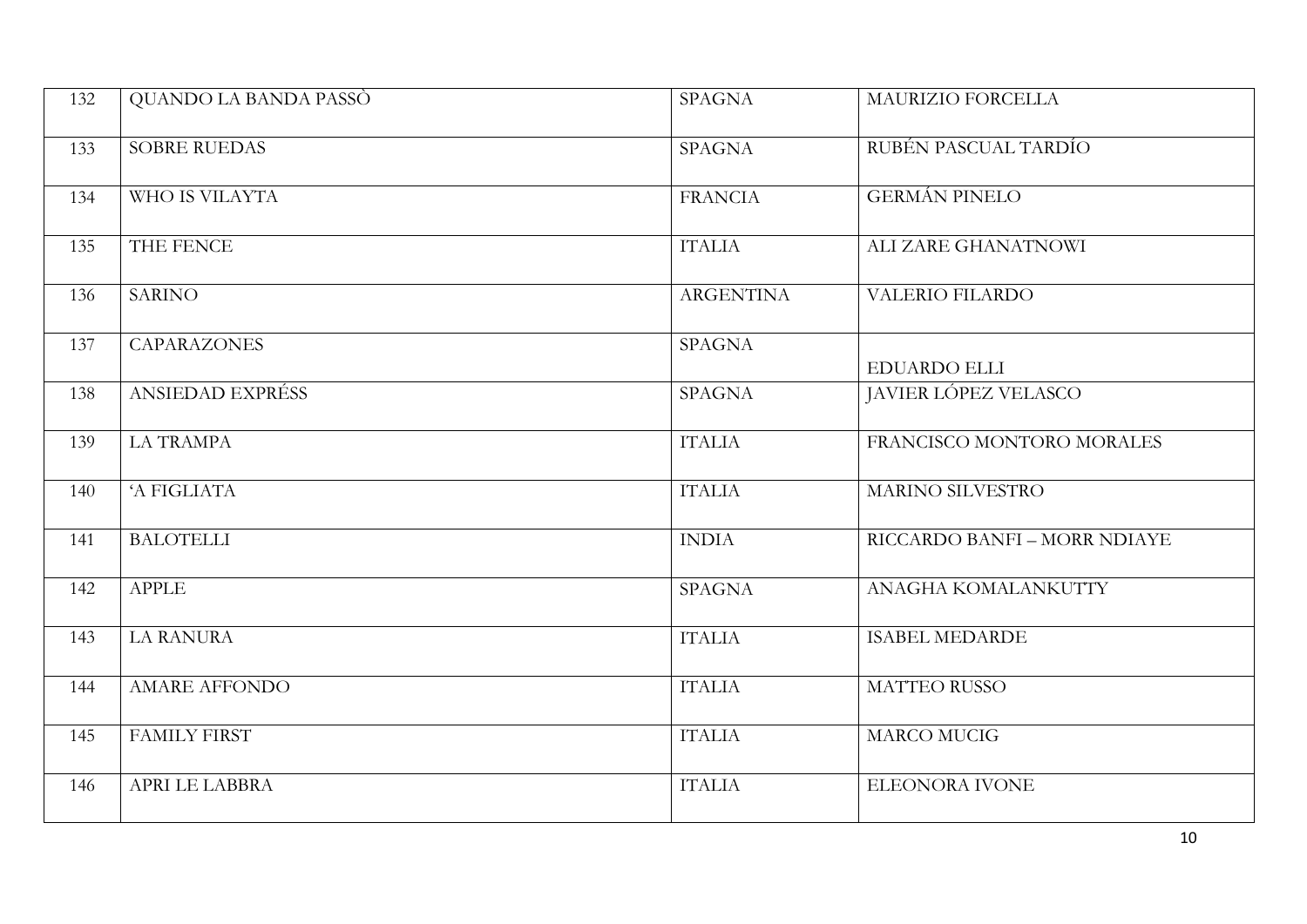| 147 | L'ULTIMO CROCEVIA        | <b>ITALIA</b>   | PAOLO LOBBIA                     |
|-----|--------------------------|-----------------|----------------------------------|
| 148 | <b>ZOE BELLEVILLE</b>    | <b>ITALIA</b>   | FILIPPO CERRI - SIMONE SALVATORE |
| 149 | <b>CACCIAGUIDA</b>       | <b>ITALIA</b>   | DANIELE DEL MARE                 |
| 150 | VITTORIA PER TUTTI       | <b>ITALIA</b>   | <b>ELIA BEI</b>                  |
| 151 | A COLLOQUIO CON ROSSELLA | <b>ITALIA</b>   | ANDREA ANDOLINA                  |
| 152 | IL NOSTRO TEMPO          | <b>ITALIA</b>   | VERONICA SPEDICATI               |
| 153 | <b>INDIMENTICABILE</b>   | REGNO UNITO     | <b>GIANLUCA SANTONI</b>          |
| 154 | <b>ETHEL</b>             | <b>SLOVENIA</b> | <b>JONNY WRIGHT</b>              |
| 155 | <b>DROMEDARY</b>         | <b>ITALIA</b>   | <b>JANEZ LAPAJNE</b>             |
| 156 | MUSTANG BLUES            | <b>ITALIA</b>   | ARMANDO TRIVELLINI               |
| 157 | <b>LA FLAME</b>          | <b>ITALIA</b>   | ORAZIO GUARINO                   |
| 158 | IL COMPLEANNO            | <b>ITALIA</b>   | <b>GABRIELE SABATINO NARDIS</b>  |
| 159 | <b>LA VOCE</b>           | <b>ITALIA</b>   | <b>LUCA GRIMALDI</b>             |
| 160 | <b>RONDINI</b>           | <b>ITALIA</b>   | RICCARDO PRETRILLO               |
| 161 | <b>SPERA TERESA</b>      | <b>ITALIA</b>   | DAMIANO GIACOMELLI               |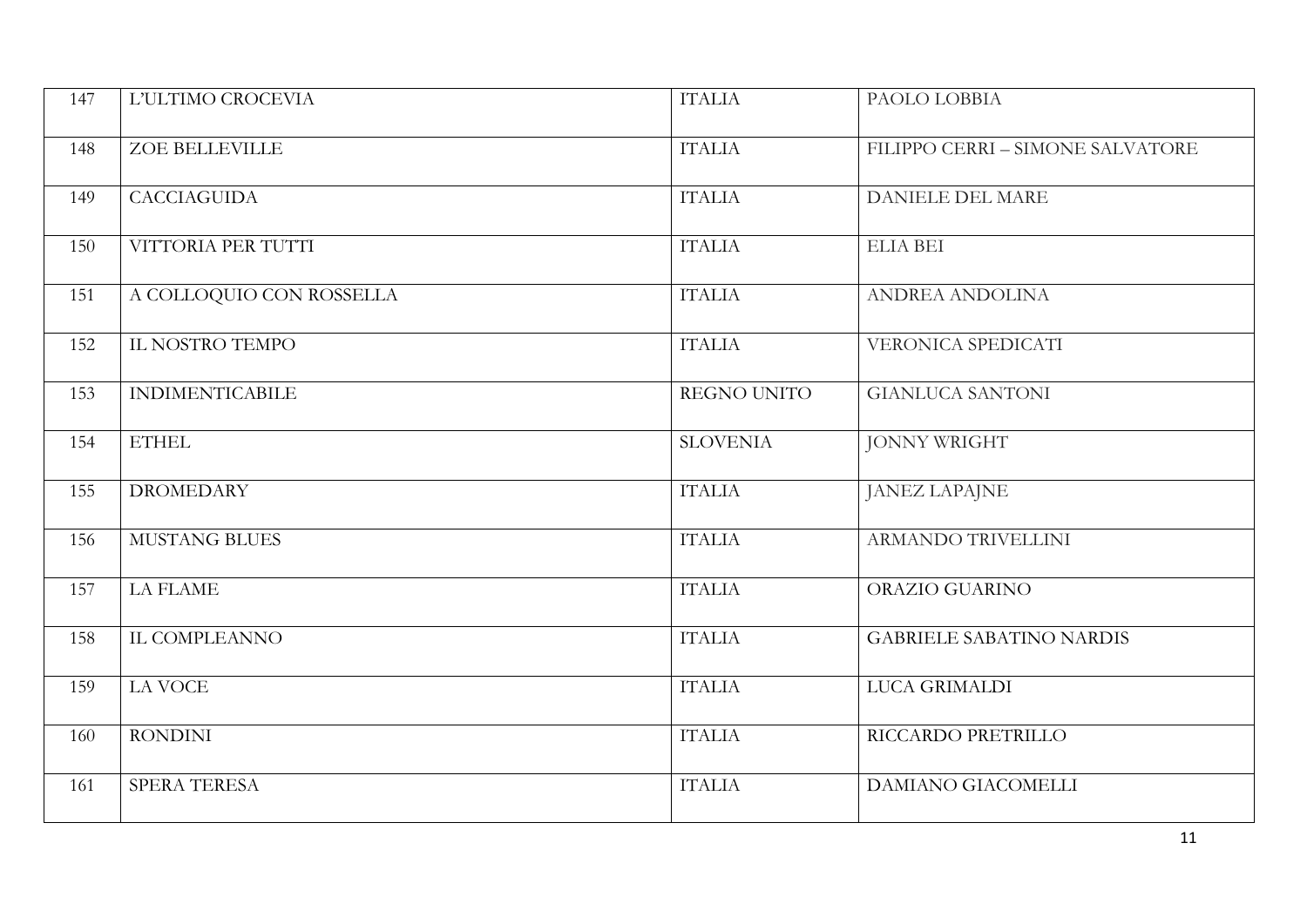| 162 | UNA COSA SU NAPOLI                    | <b>SPAGNA</b>    | VALERIO D'AMBROSIO              |
|-----|---------------------------------------|------------------|---------------------------------|
| 163 | AVISA CUANDO LLEGUES                  | <b>SPAGNA</b>    | <b>AITANA SERRALLET</b>         |
| 164 | CONTIGO VIVÍ UNA VIDA                 | <b>SPAGNA</b>    | ELENA MARTÍNEZ SANTOS           |
| 165 | ECO                                   | <b>ARGENTINA</b> | <b>AITOR DE MIGUEL</b>          |
| 166 | ESPERANDO LA LLUVIA                   | <b>SPAGNA</b>    | FRANCO LOMBARDI                 |
| 167 | PACO FIN                              | <b>SPAGNA</b>    | ORIOL GISPERT LAFUENTE          |
| 168 | <b>WORKING GAY</b>                    | <b>SPAGNA</b>    | <b>CRIS ARANA</b>               |
| 169 | SENTIR TUS BRAZOS ROTOS               | <b>ITALIA</b>    | <b>EMILIA RUIZ</b>              |
| 170 | WONDERFUL WORLD                       | <b>FRANCIA</b>   | MASSIMO SCHIAVONI               |
| 171 | <b>HORS JEU</b>                       | <b>TTALIA</b>    | <b>GRABER JULIEN</b>            |
| 172 | <b>CLACK</b>                          | <b>MAROCCO</b>   | JACOPO MARTINONI - LUCA PERETTI |
| 173 | <b>EXODUS</b>                         | <b>SPAGNA</b>    | YASSINE EL IDRISSI              |
| 174 | <b>CRECER O APRENDER A DESPEDIRSE</b> | <b>ITALIA</b>    | <b>HELIA RENTERO</b>            |
| 175 | IL CIOCCOLATINO                       | <b>ITALIA</b>    | ROSARIO PETIX                   |
| 176 | STORIE DI STRAORDINAREA ORDINARIETA'  | <b>ITALIA</b>    | <b>GIANCARLO SCARCHILLI</b>     |
|     |                                       |                  |                                 |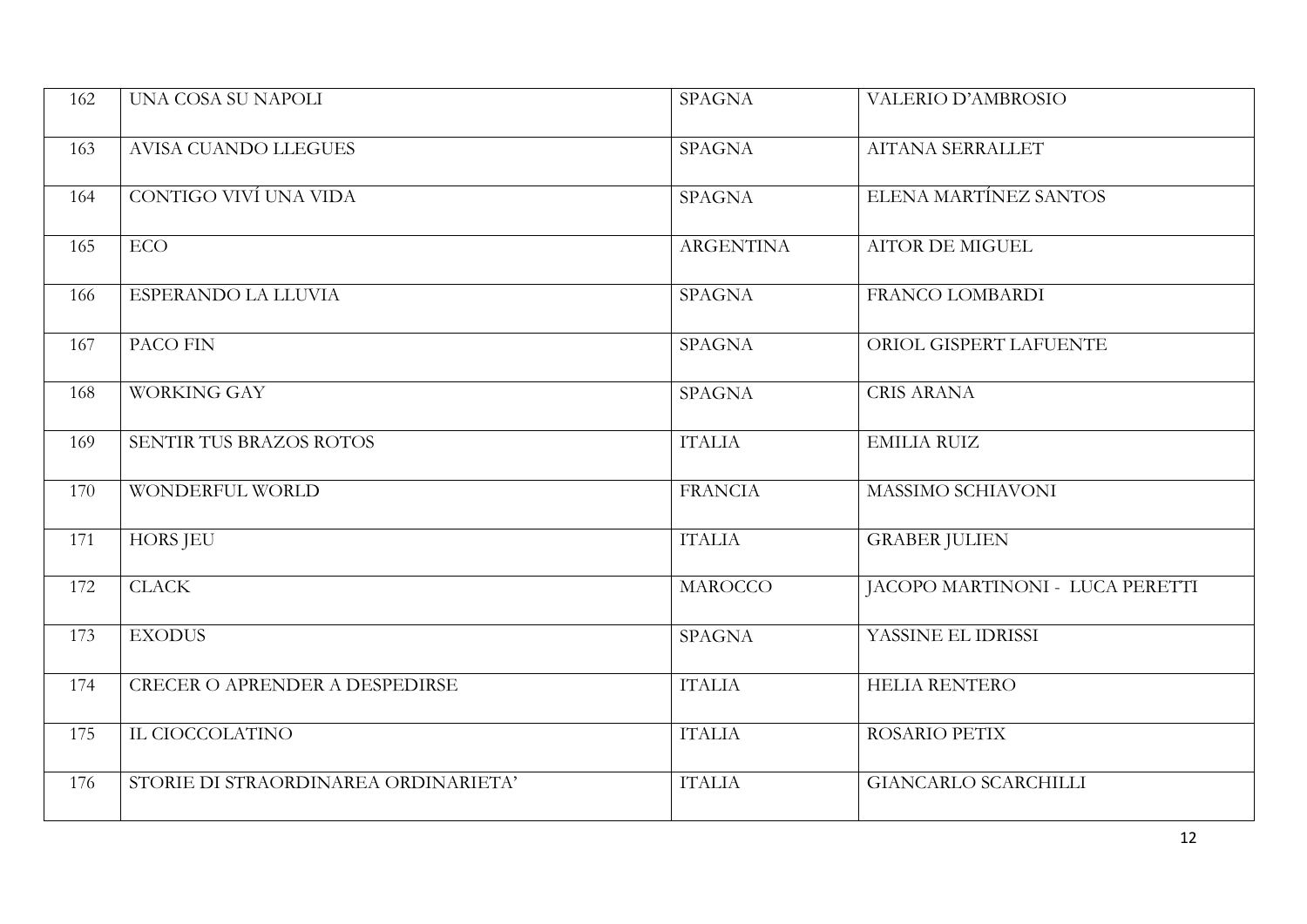| 177 | PIANTA SU VASO CON GAMBE         | <b>ITALIA</b> | <b>MIRCO BRUZZESI</b>          |
|-----|----------------------------------|---------------|--------------------------------|
| 178 | <b>CINETERAPIA</b>               | <b>ITALIA</b> | SABRINA SCUCCIMARRA            |
| 179 | IO LA SEDIA ME LA PORTO DA CASA  | <b>ITALIA</b> | <b>AURORA DEIANA</b>           |
| 180 | QUANDO E' PRIMAVERA              | <b>ITALIA</b> | SILVIA LUCIANI                 |
| 181 | <b>VELLUTO BIANCO</b>            | <b>ITALIA</b> | <b>FELICE ANTIGNANI</b>        |
| 182 | RICORDATI DI ME                  | <b>ITALIA</b> | VALERIO CARTA                  |
| 183 | <b>BARADAR</b>                   | <b>ITALIA</b> | <b>BEPPE TUFARULO</b>          |
| 184 | <b>NOOH</b>                      | <b>ITALIA</b> | <b>EDOARDO BRAMUCCI</b>        |
| 185 | UN TIPICO NOME DA BAMBINO POVERO | <b>ITALIA</b> | <b>EMANUELE ALDROVANDI</b>     |
| 186 | <b>PUPONE</b>                    | <b>ITALIA</b> | ALESSANDRO GUIDA               |
| 187 | SIAMO SOLO PIATTI SPAIATI        | <b>ITALIA</b> | <b>MATTIA RICCIO</b>           |
| 188 | <b>LAMIYA</b>                    | <b>ITALIA</b> | <b>GIOVANNI PIPERNO</b>        |
| 189 | IL POSTO DELLA FELICITA'         | <b>ITALIA</b> | <b>ALIOSHA MASSINE</b>         |
| 190 | <b>REVIRGINATION</b>             | <b>ITALIA</b> | ELENA BEATRICE - DANIELE LINCE |
| 191 | IL DIO DELLA FELICITA'           | <b>ITALIA</b> | <b>FABRIZIO BENVENUTO</b>      |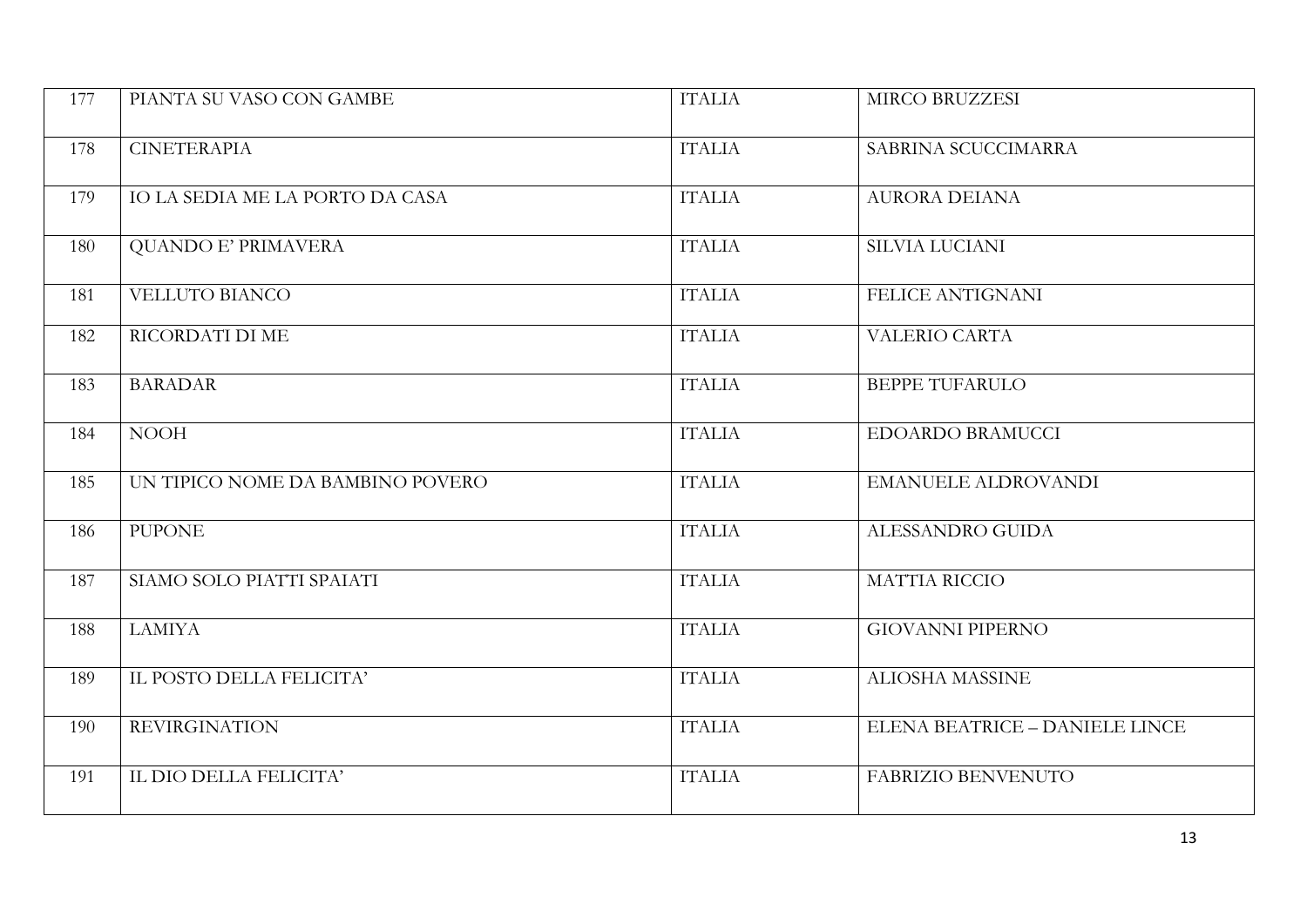| 192 | CENTO METRI QUADRATI           | <b>ITALIA</b>  | <b>GIULIA DI BATTISTA</b>  |
|-----|--------------------------------|----------------|----------------------------|
| 193 | NON SONO TUO AMICO             | <b>ITALIA</b>  | MARCO PATTAROZZI           |
| 194 | STOP INVASIONE!                | <b>ITALIA</b>  | LEOPOLDO MEDUGNO           |
| 195 | <b>UONTED!</b>                 | <b>ITALIA</b>  | <b>DANIELE BONARINI</b>    |
| 196 | MONSIEUR QUICONQUE             | <b>ITALIA</b>  | ADALBERTO LOMBARDO         |
| 197 | THE CLOWN                      | <b>LIBANO</b>  | EDMOND MANDRO              |
| 198 | <b>MANARA</b>                  | <b>LIBANO</b>  | ZAYN ALEXANDER             |
| 199 | THE PARKING INSPECTOR'S RABBIT | <b>FRANCIA</b> | ALEXANDER DARBY            |
| 200 | <b>SEAL</b>                    | <b>ITALIA</b>  | <b>VALMIR TERTINI</b>      |
| 201 | <b>SCHARIFA</b>                | <b>ITALIA</b>  | FABRIZIO SERGI             |
| 202 | LA VIA DEL RITORNO             | <b>ITALIA</b>  | ANTONIO DI MAZZARELLI      |
| 203 | <b>UNCONDITIONAL</b>           | <b>ITALIA</b>  | <b>ANTONINO BUZZONE</b>    |
| 204 | <b>BRIGANTI</b>                | <b>ITALIA</b>  | FABRIZIO URSO - BRUNO URSO |
| 205 | <b>ASOCIAL WORLD</b>           | <b>ITALIA</b>  | MATTIA TREZZA              |
| 206 | L'ALTERNATIVA                  | <b>ITALIA</b>  | MARCO CASSINI              |
|     |                                |                |                            |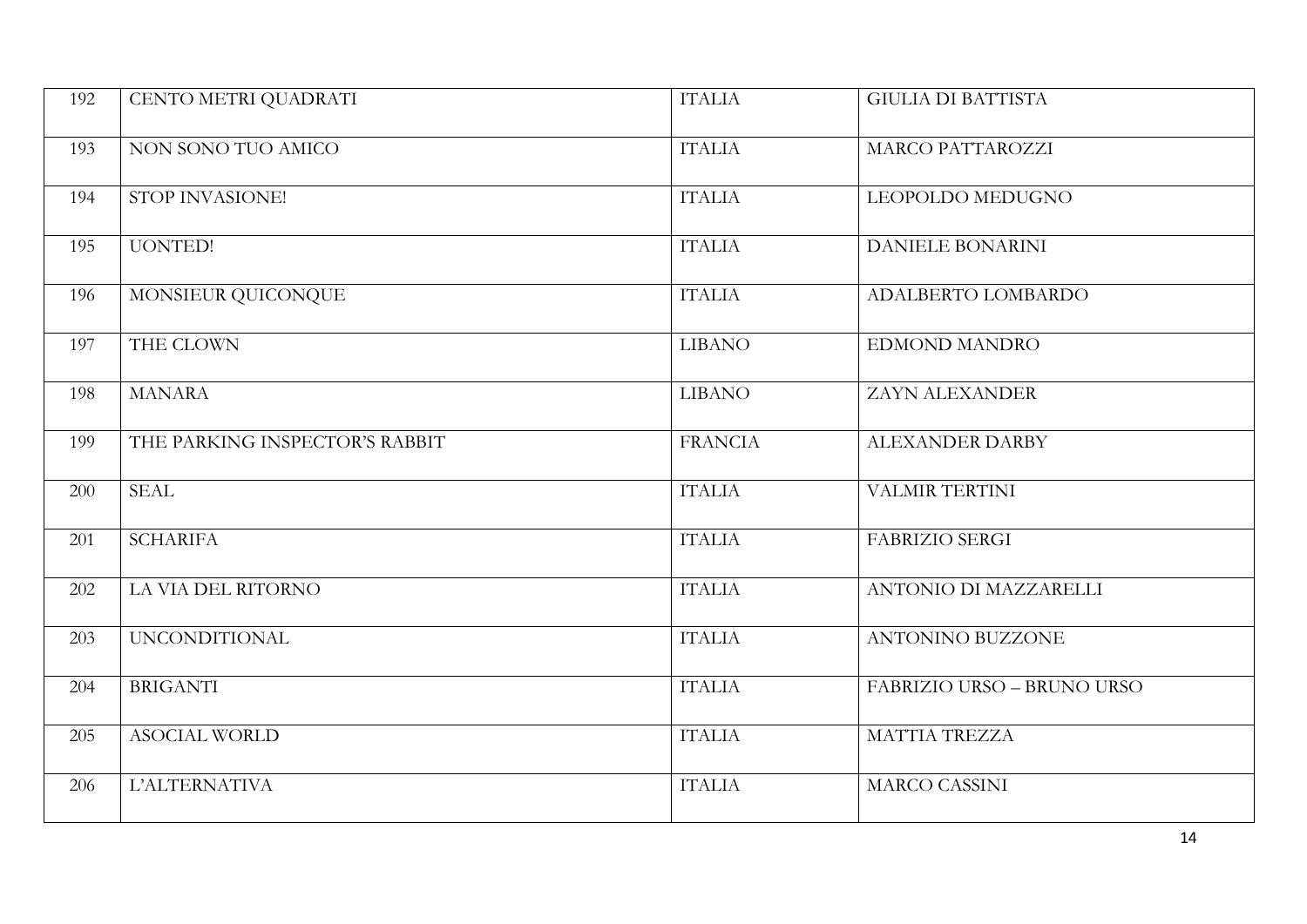| 207 | IL REGALO DI PAPA'                       | <b>ITALIA</b> | <b>DANIELE RUSSO</b>           |
|-----|------------------------------------------|---------------|--------------------------------|
| 208 | <b>INTERNO 116</b>                       | <b>ITALIA</b> | CRISTIANO GAZZARRINI           |
| 209 | <b>SCLERODERMA DOMESTICUS</b>            | <b>ITALIA</b> | MATTIA LUNARDI                 |
| 210 | HO TROVATO IL VESTITO PIU' BELLO         | <b>SPAGNA</b> | CLAUDIA CRABUZZA - FABIO SANNA |
| 211 | LA HABITACIÓN BLANCA                     | <b>ITALIA</b> | <b>CARLOS MORIANA</b>          |
| 212 | I CATCH YOU                              | <b>ITALIA</b> | LORENZO MANNINO                |
| 213 | L'EREDITA'                               | <b>ITALIA</b> | RAFFAELE CERIELLO              |
| 214 | <b>LELLA</b>                             | <b>ITALIA</b> | MICHELE CAPUANO                |
| 215 | LA RICETTA DELLA MAMMA                   | <b>ITALIA</b> | <b>DARIO PIANA</b>             |
| 216 | IL PADRE, IL BAMBINO E LA MADRE          | <b>ITALIA</b> | LUCA ARCANGELI                 |
| 217 | <b>GRATIA PLENA</b>                      | <b>ITALIA</b> | NICOLO' TAGLIABUE              |
| 218 | E IL NAUFRAGAR M'E' DOLCE IN QUESTO MARE | <b>ITALIA</b> | MARIA BULZACCHELLI             |
| 219 | LA SCINTILLA                             | <b>SPAGNA</b> | <b>GABRIELE GANGEMI</b>        |
| 220 | <b>CASIOPEA</b>                          | <b>SPAGNA</b> | FERNANDO MANSO                 |
| 221 | EX-HUMACIÓN                              | <b>SPAGNA</b> | ANTONIO GALARZO HEREDIA        |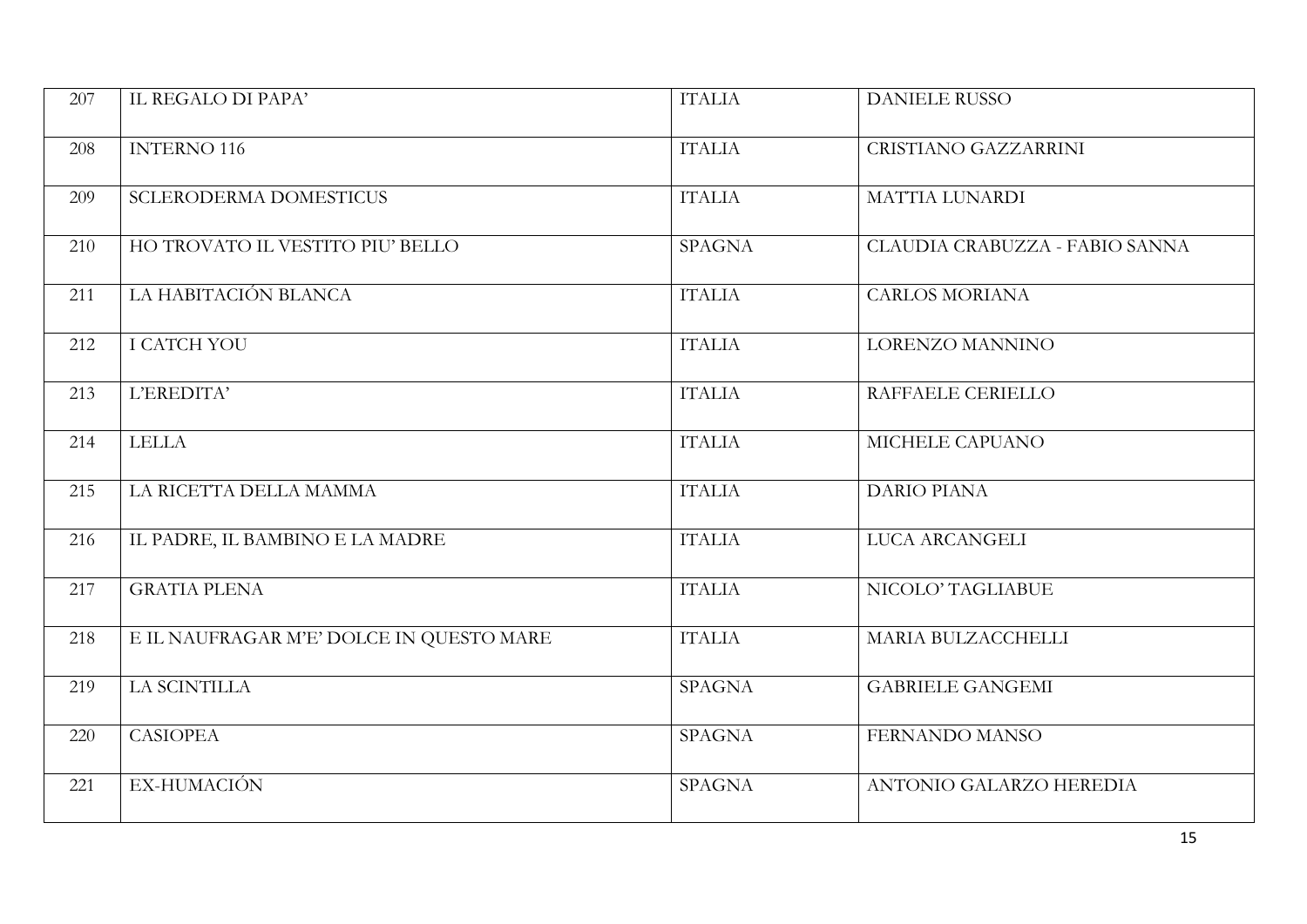| 222 | SIEMPRE A PRUEBA         | <b>ITALIA</b>  | FRAN ÁLVAREZ             |
|-----|--------------------------|----------------|--------------------------|
|     |                          |                |                          |
|     |                          |                |                          |
| 223 | <b>NON OMNIS MORIAR</b>  | <b>SPAGNA</b>  | LORENZO GARBARINO        |
|     |                          |                |                          |
| 224 | MALDITO DOCTOR ALEMÁN    | <b>ITALIA</b>  | <b>LAURA POZO</b>        |
|     |                          |                |                          |
|     |                          |                |                          |
| 225 | <b>SIMMETRIA</b>         | <b>ITALIA</b>  | MICHELE DI RIENZO        |
|     |                          |                |                          |
| 226 | ASPETTANDO LA CUCCAGNA   | <b>ITALIA</b>  | SIMONE SALVEMINI         |
|     |                          |                |                          |
|     |                          |                |                          |
| 227 | <b>TONINO</b>            | <b>SPAGNA</b>  | <b>GAETANO DEL MAURO</b> |
|     |                          |                |                          |
| 228 | TRANSCONSCIENCIA         | <b>SPAGNA</b>  | YELITÖ                   |
|     |                          |                |                          |
|     |                          |                |                          |
| 229 | <b>MAITANE</b>           | <b>SPAGNA</b>  | <b>CARLOS GONZALEZ</b>   |
|     |                          |                |                          |
| 230 | ANTES AMABA(S) MI LOCURA | <b>ITALIA</b>  | <b>ADI DROR</b>          |
|     |                          |                |                          |
| 231 | OSCAR TRA LE NUVOLE      | <b>SPAGNA</b>  | PAOLO FULVIO MAZZACANE   |
|     |                          |                |                          |
|     |                          |                |                          |
| 232 | AIGÜES D'ABRIL           | <b>TURCHIA</b> | JOAN MARIMÓN PADROSA     |
|     |                          |                |                          |
| 233 | <b>KRAMPON</b>           | <b>ITALIA</b>  | ABDULLAH ŞAHIN           |
|     |                          |                |                          |
|     |                          |                |                          |
| 234 | <b>KARIN LINDSTROM</b>   | <b>ITALIA</b>  | <b>TOMMASO RICCI</b>     |
|     |                          |                |                          |
| 235 | LONTANE MA VICINE        | <b>ITALIA</b>  | MASSIMILIANO TEDESCHI    |
|     |                          |                |                          |
|     |                          |                |                          |
| 236 | <b>SUI CAEDERE</b>       | <b>SPAGNA</b>  | FABRIZIO ACCETTULLI      |
|     |                          |                |                          |
|     |                          |                |                          |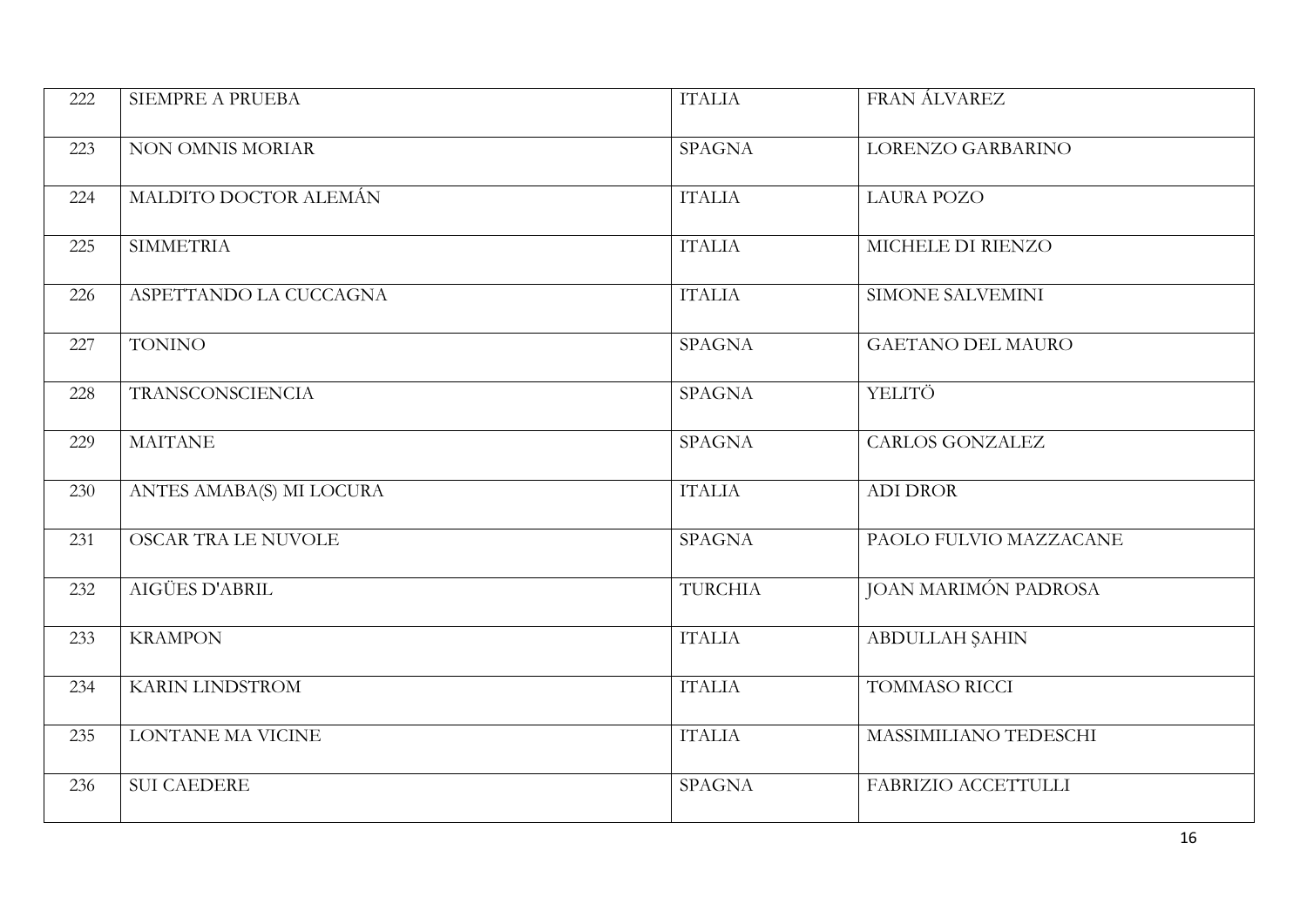| 237 | #YO TAMPOCO (#ME NEITHER)          | <b>SPAGNA</b>                   | ROSA CABRERA DÍEZ            |
|-----|------------------------------------|---------------------------------|------------------------------|
| 238 | <b>BOTAS</b>                       | <b>SPAGNA</b>                   | PAOLA MATIENZO               |
| 239 | <b>EL GRITO</b>                    | <b>SPAGNA</b>                   | <b>GERMÁN CEDANO</b>         |
| 240 | <b>EXPLORADORES</b>                | <b>SPAGNA</b>                   | <b>BORJA ESCRIBANO</b>       |
| 241 | EVENTUAL O A LA CALLE              | STATI UNITI -<br><b>FRANCIA</b> | OSCAR EGUIA HERNANDEZ        |
| 242 | PAS L'HABITUDE                     | <b>ARGENTINA</b>                | <b>CHADOUTAUD LEO</b>        |
| 243 | MI LIBERTAD                        | <b>SPAGNA</b>                   | NAZARENO LAVORATO            |
| 244 | I'M SPECIAL                        | <b>SPAGNA</b>                   | RICARDO SERRANO              |
| 245 | ORGULLO                            | <b>ITALIA</b>                   | VIRGINIA BURGOS - CHUS GÓMEZ |
| 246 | LA MACCHINA DEI SOGNI              | <b>ITALIA</b>                   | <b>ANDREA GIANVITI</b>       |
| 247 | ZULU REMA CHE HA IMPARATO A VOLARE | <b>ITALIA</b>                   | <b>GAIA VIANELLO</b>         |
| 248 | <b>ALLELUJA</b>                    | <b>ITALIA</b>                   | PAOLO GEREMEI                |
| 249 | APOLLO 18                          | <b>ITALIA</b>                   | MARCO RENDA                  |
| 250 | <b>BIAGIO - UNA STORIA VERA</b>    | <b>ITALIA</b>                   | MATTEO TIBERIA               |
| 251 | <b>BLU</b>                         | <b>ITALIA</b>                   | PAOLO GEREMEI                |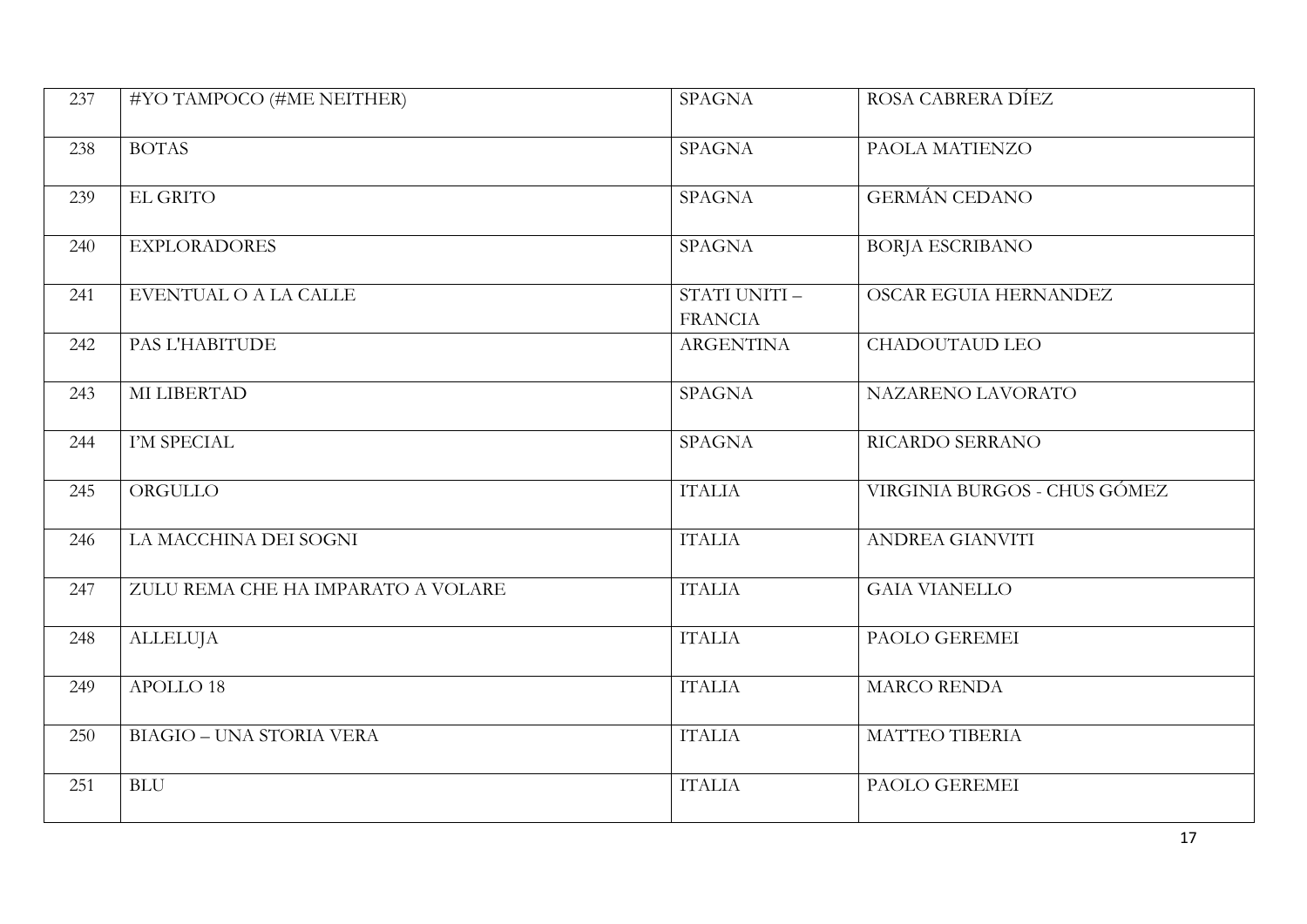| 252 | CAFESIGARET                  | <b>ITALIA</b> | AGOSTINO DEVASTATO       |
|-----|------------------------------|---------------|--------------------------|
| 253 | DEFORMAZIONE PROFESSIONALE   | <b>ITALIA</b> | DANIELE MORELLI          |
| 254 | <b>DOVE VAI</b>              | <b>ITALIA</b> | EUGENIO FORCONI          |
| 255 | E' TUTTO CINEMA              | <b>ITALIA</b> | <b>GIANNI AURELI</b>     |
| 256 | <b>FADE OUT</b>              | <b>ITALIA</b> | LUCIO LAUGELLI           |
| 257 | <b>GENERICAMENTE</b>         | <b>ITALIA</b> | <b>GIULIO NEGLIA</b>     |
| 258 | <b>I BRAVI AMICI</b>         | <b>ITALIA</b> | MATTIA RICCIO            |
| 259 | L'UOMO CHE UCCISE JAMES BOND | <b>ITALIA</b> | FRANCESCO GUARNORI       |
| 260 | LINDA E PAOLO                | <b>ITALIA</b> | RICCARDO SINIBALDI       |
| 261 | MI CHIAMO LEDA               | <b>ITALIA</b> | <b>STEFANO REALI</b>     |
| 262 | MILLE E UNA VITA             | <b>ITALIA</b> | <b>DANIELE FANCIULLO</b> |
| 263 | QUESTA E' LA MIA BICI        | <b>ITALIA</b> | <b>ENZO MUSUMECI</b>     |
| 264 | <b>SOTTOSUOLO</b>            | <b>ITALIA</b> | <b>ANTONIO ABBATE</b>    |
| 265 | STIAMO TUTTI MALE            | <b>ITALIA</b> | <b>LEO CANALI</b>        |
| 266 | <b>WALTER TREPPIEDI</b>      | <b>ITALIA</b> | ELENA BOURYKA            |
|     |                              |               |                          |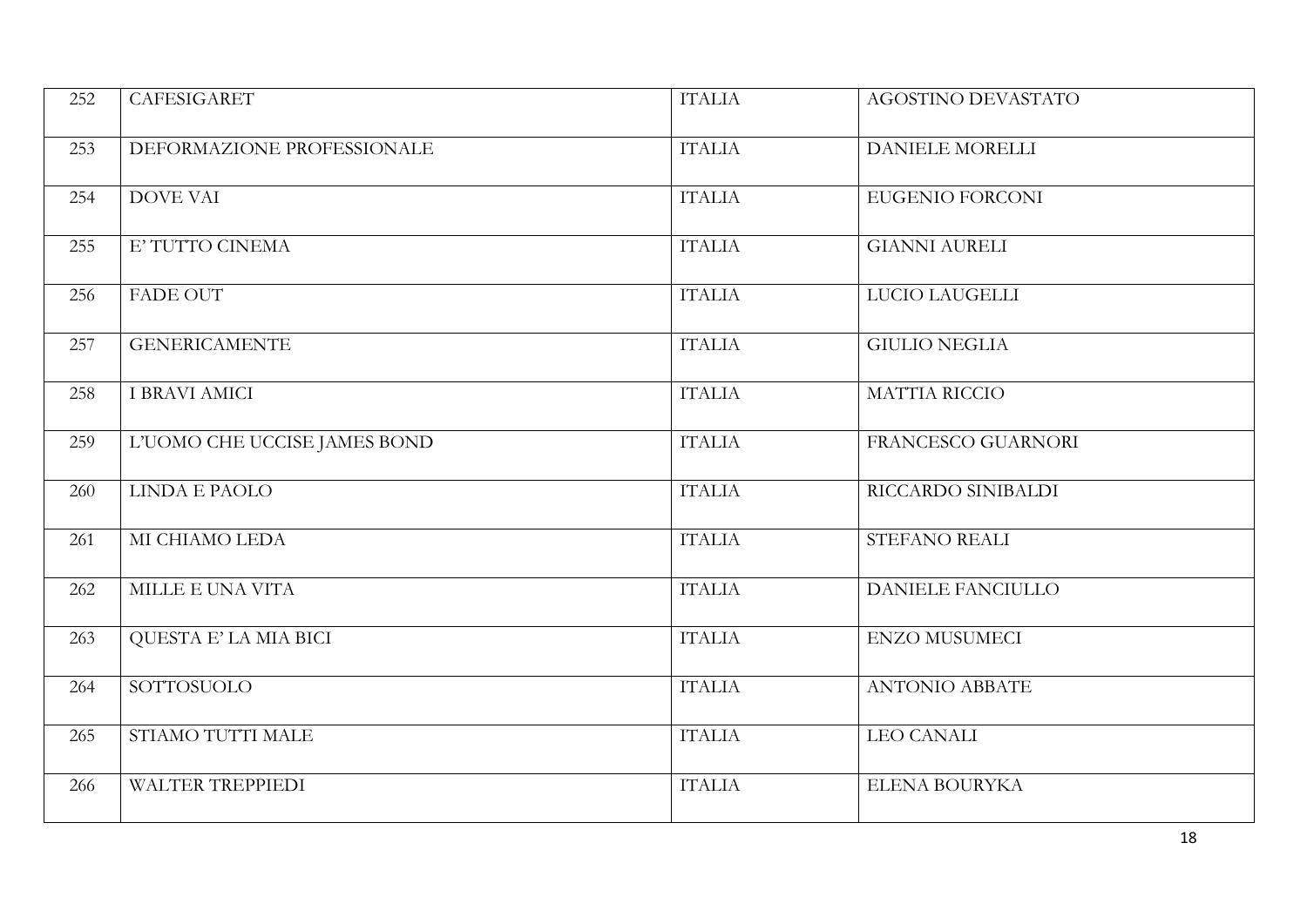| 267 | VOCI DI DENTRO               | <b>ITALIA</b>             | LUCIO LAUGELLI                                              |
|-----|------------------------------|---------------------------|-------------------------------------------------------------|
| 268 | PASSI D'AMORE                | <b>ITALIA</b>             | FABIO MATACCHIERA                                           |
| 269 | <b>DISORIENTATI</b>          | <b>ITALIA</b>             | DOMENICO CROCE                                              |
| 270 | PAROLE (S)CONTATE            | <b>ITALIA</b>             | MARIANGELA CIPRIANI - CATERINA<br>VALERIO - MARIO IACOVELLI |
| 271 | <b>DOUBLE SHOT</b>           | <b>ITALIA</b>             | MATTIA CARCHIA                                              |
| 272 | <b>ALTERS</b>                | <b>IRAN</b>               | ARTEMISIO DESIDERIO                                         |
| 273 | شکن سنگ                      | <b>IRAN</b>               | ARSHIA ZEINALI                                              |
| 274 | IN PERSPECTIVE               | REGNO UNITO               | ARSHIA ZEINALI                                              |
| 275 | WHEN THE MONKEYS RUN THE ZOO | GERMANIA -<br>REGNO UNITO | <b>TINE KLUTH</b>                                           |
| 276 | WAY HOME                     | GERMANIA -<br>REGNO UNITO | <b>TINE KLUTH</b>                                           |
| 277 | GRUEN, GRUENER, HEIDELBERG   | <b>SPAGNA</b>             | <b>TINE KLUTH</b>                                           |
| 278 | <b>VITAE</b>                 | <b>SPAGNA</b>             | <b>JAIME FIDALGO</b>                                        |
| 279 | <b>FERDI</b>                 | <b>SPAGNA</b>             | AITOR GONZÁLEZ ITURBE                                       |
| 280 | LOS PÁJAROS DEL SUR          | <b>SPAGNA</b>             | GONZALO GONZÁLEZ UNDURRAGA                                  |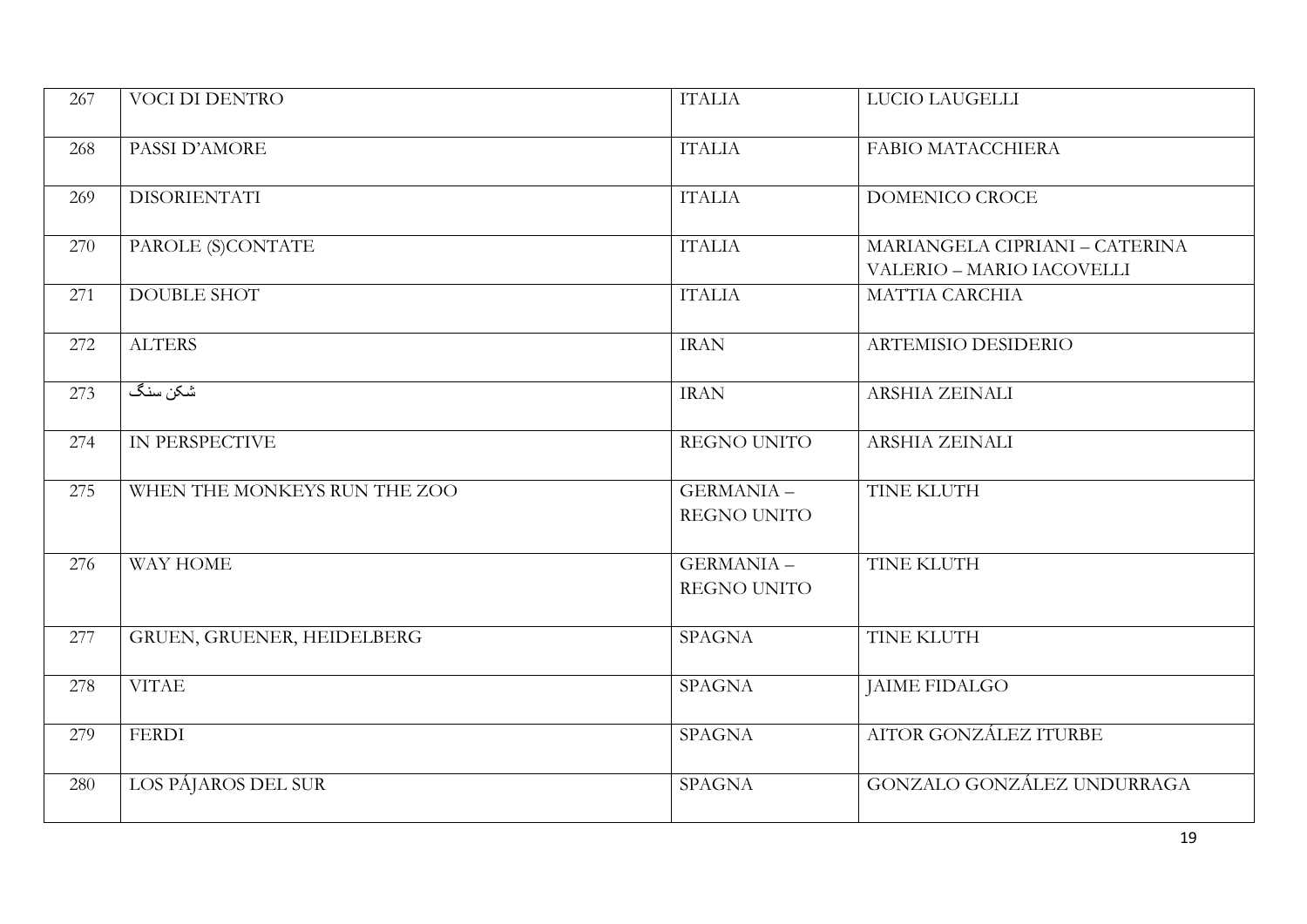| 281 | MÁSCARAS DE PIEL                 | <b>SPAGNA</b>                               | <b>SAMUEL FONFRÍA</b>    |
|-----|----------------------------------|---------------------------------------------|--------------------------|
| 282 | <b>STALINGRADO</b>               | <b>SPAGNA</b>                               | AMAIA SAN SEBASTIAN      |
| 283 | EL TIGRE                         | <b>SPAGNA</b>                               | AMAIA SAN SEBASTIAN      |
| 284 | NAQAM DIAMOND                    | <b>SPAGNA</b>                               | AMAIA SAN SEBASTIAN      |
| 285 | EL HOMBRE QUE ENCONTRÓ LA CABEZA | <b>ITALIA</b>                               | ADRIÁN BELLIDO REDON     |
| 286 | L'ESERCITO DEI FANTASMI          | STATI UNITI -<br>FRANCIA -<br><b>SPAGNA</b> | ALESSANDRO DAQUINO       |
| 287 | <b>TERRIOR</b>                   | <b>INDIA</b>                                | DAWN WESTLAKE            |
| 288 | <b>FALIYU</b>                    | <b>ITALIA</b>                               | AKSHAY KODALA            |
| 289 | ERA LUI                          | <b>ITALIA</b>                               | DIEGO MONFREDINI         |
| 290 | <b>IL VACCINO</b>                | <b>ITALIA</b>                               | <b>EDOARDO FERRARO</b>   |
| 291 | PIZZA BOY                        | <b>ITALIA</b>                               | <b>GIANLUCA ZONTA</b>    |
| 292 | <b>BLACK OUT</b>                 | <b>ITALIA</b>                               | <b>GIUSEPPE RASI</b>     |
| 293 | IL PRIMO GIORNO DI MATILDE       | <b>ITALIA</b>                               | ROSARIO CAPOZZOLO        |
| 294 | MIA SORELLA                      | <b>ITALIA</b>                               | <b>SAVERIO CAPPIELLO</b> |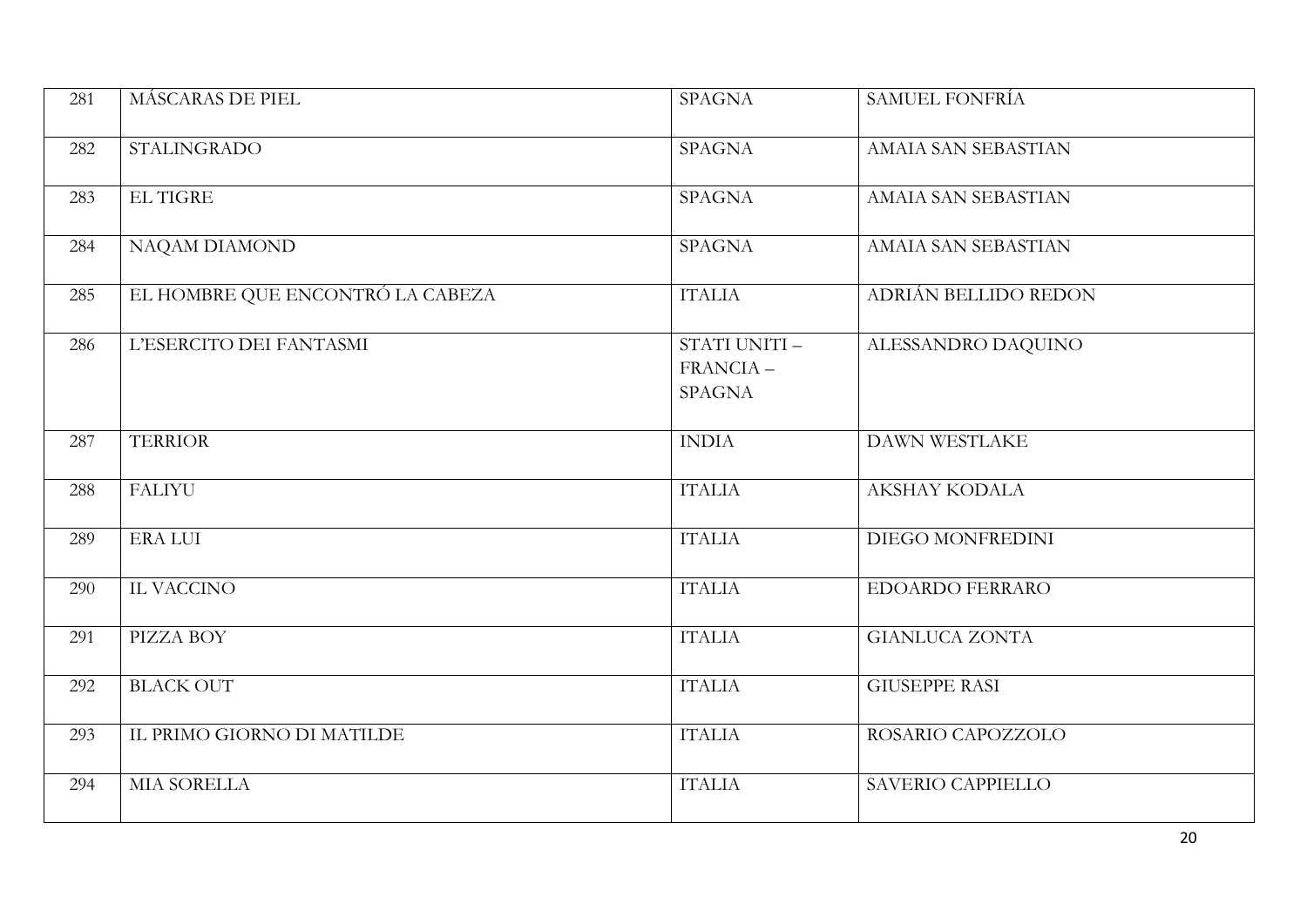| 295 | ABBASSA L'ITALIA         | <b>ITALIA</b>    | <b>GIUSEPPE CACACE - ALFREDO FIORILLO</b>          |
|-----|--------------------------|------------------|----------------------------------------------------|
| 296 | DA TELETORRE19 E' TUTTO! | <b>SPAGNA</b>    | VITO PALMIERI                                      |
| 297 | LA MAMÁ DEL SOL          | <b>BRASILE</b>   | MIKEL NAVARRO AYENSA                               |
| 298 | <b>ASTIGMA</b>           | <b>FRANCIA</b>   | <b>TAINA POMPEO</b>                                |
| 299 | PIPO ET L'AMOUR AVEUGLE  | <b>ITALIA</b>    | LE GOURRIEREC HUGO                                 |
| 300 | APOPHIS 99942            | <b>ITALIA</b>    | LORENA COSTANZO                                    |
| 301 | STORIE DI PLASTICA       | <b>SPAGNA</b>    | EMILIA MARTINELLI                                  |
| 302 | <b>HAPPY FRIDAY</b>      | <b>ITALIA</b>    | JOSÉ ANTONIO CAMPOS AGUILERA                       |
| 303 | <b>OZOLOFT</b>           | <b>ITALIA</b>    | LORENZO BIANCHI BALLANO                            |
| 304 | STORIE DI PLASTICA       | <b>ITALIA</b>    | EMILIA MARTINELLI                                  |
| 305 | LA FESTA RICICLATA       | <b>ITALIA</b>    | <b>GIUSEPPE MASSARELLI</b>                         |
| 306 | <b>CAINO</b>             | <b>ITALIA</b>    | <b>ALAIN REDAELLI</b>                              |
| 307 | L'INTERPRETE             | <b>ITALIA</b>    | <b>HLEB PAPOU</b>                                  |
| 308 | PRIMA CHE DIVENTI BUIO   | <b>ITALIA</b>    | <b>MATTIA RICCIO</b>                               |
| 309 | <b>ANTONIA</b>           | <b>VENEZUELA</b> | ISABELLA DELLE MONACHE - RICCARDO<br><b>RIANDE</b> |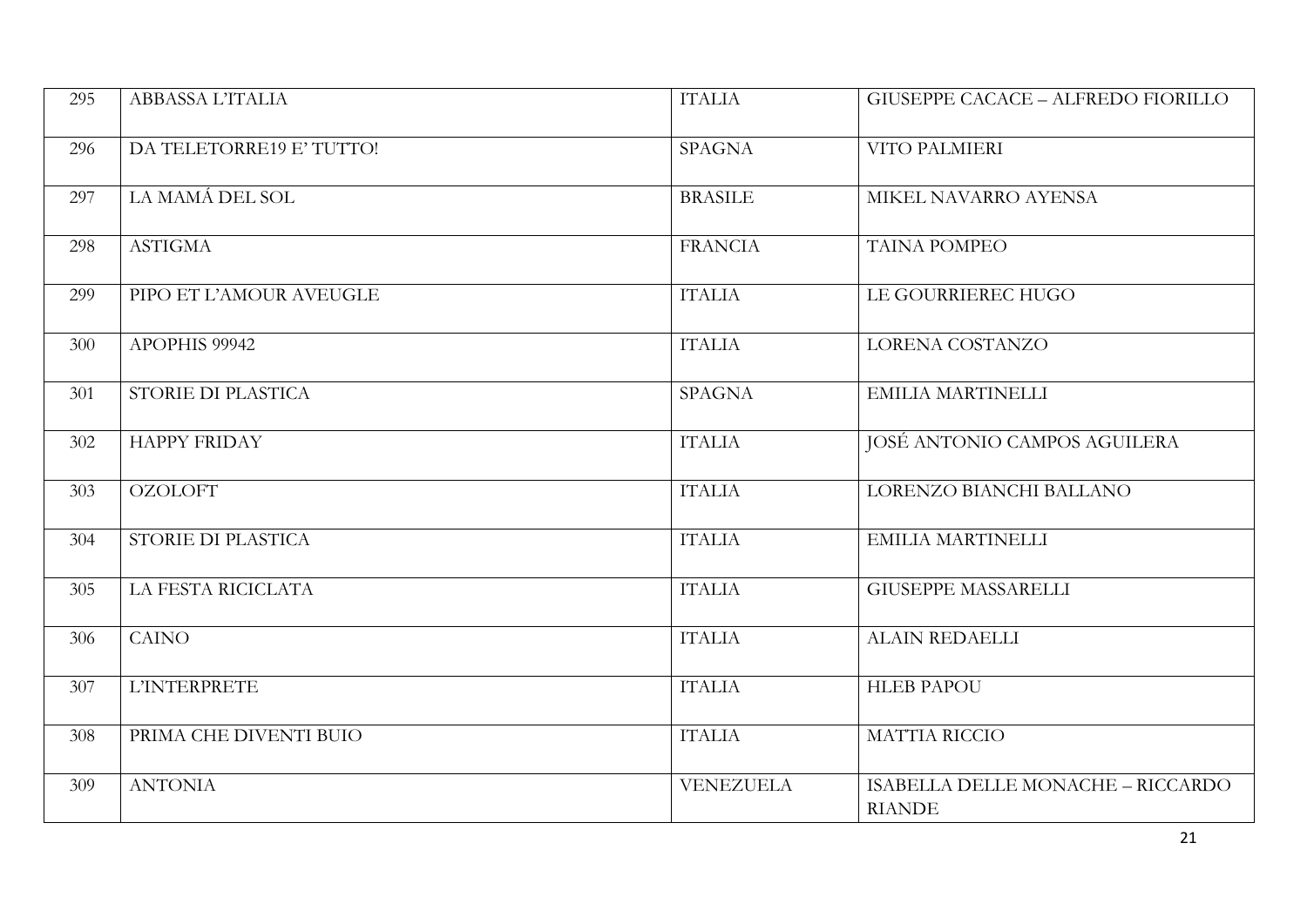| 310 | <b>GAME'S ON!</b>                             | EMIRATI ARABI    | <b>GENARO RIVAS</b>                |
|-----|-----------------------------------------------|------------------|------------------------------------|
| 311 | <b>NIJASTHITHI</b>                            | <b>LIBANO</b>    | KOMALANKUTTY METHIL                |
| 312 | منبوذة                                        | <b>FRANCIA</b>   | <b>SAMER BEYHUM</b>                |
| 313 | <b>LOUISIANE</b>                              | <b>SPAGNA</b>    | <b>BENJAMIN LEINSTER</b>           |
| 314 | <b>FISHED</b>                                 | <b>SPAGNA</b>    | DANI SEGUÍ                         |
| 315 | <b>ALMA</b>                                   | <b>CUBA</b>      | MICHAEL RAMOS                      |
| 316 | LA VERDADERA IDENTIDAD DE LOS GUSANOS DE SEDA | <b>ITALIA</b>    | <b>JAVIER DEL ÁLAMO</b>            |
| 317 | <b>ATTRICE</b>                                | <b>ITALIA</b>    | <b>ANNA MAKHNYUK</b>               |
| 318 | <b>CRISTALLO</b>                              | <b>ITALIA</b>    | <b>GIROLAMO MANCINA</b>            |
| 319 | RICI-RICI SALVIAMO L'AMBIENTE                 | <b>ITALIA</b>    | <b>AGATA MORETTI</b>               |
| 320 | SAREBBE BELLO SE CI IMPEGNIAMO LO SARA'!      | <b>ARGENTINA</b> | <b>AGATA MORETTI</b>               |
| 321 | JUICIO: SOCIEDAD CONTRA CHICO GORRITA         | <b>ARGENTINA</b> | PAULA VALENZUELA - ANALÍA MOSCHINI |
| 322 | <b>SIN REVERSA</b>                            | <b>ARGENTINA</b> | PAULA VALENZUELA - ANALÍA MOSCHINI |
| 323 | NO TODO ES LO QUE PARECE                      | <b>ARGENTINA</b> | PAULA VALENZUELA - ANALÍA MOSCHINI |
| 324 | PAISAJE SONORO                                | <b>ITALIA</b>    | PAULA VALENZUELA - ANALÍA MOSCHINI |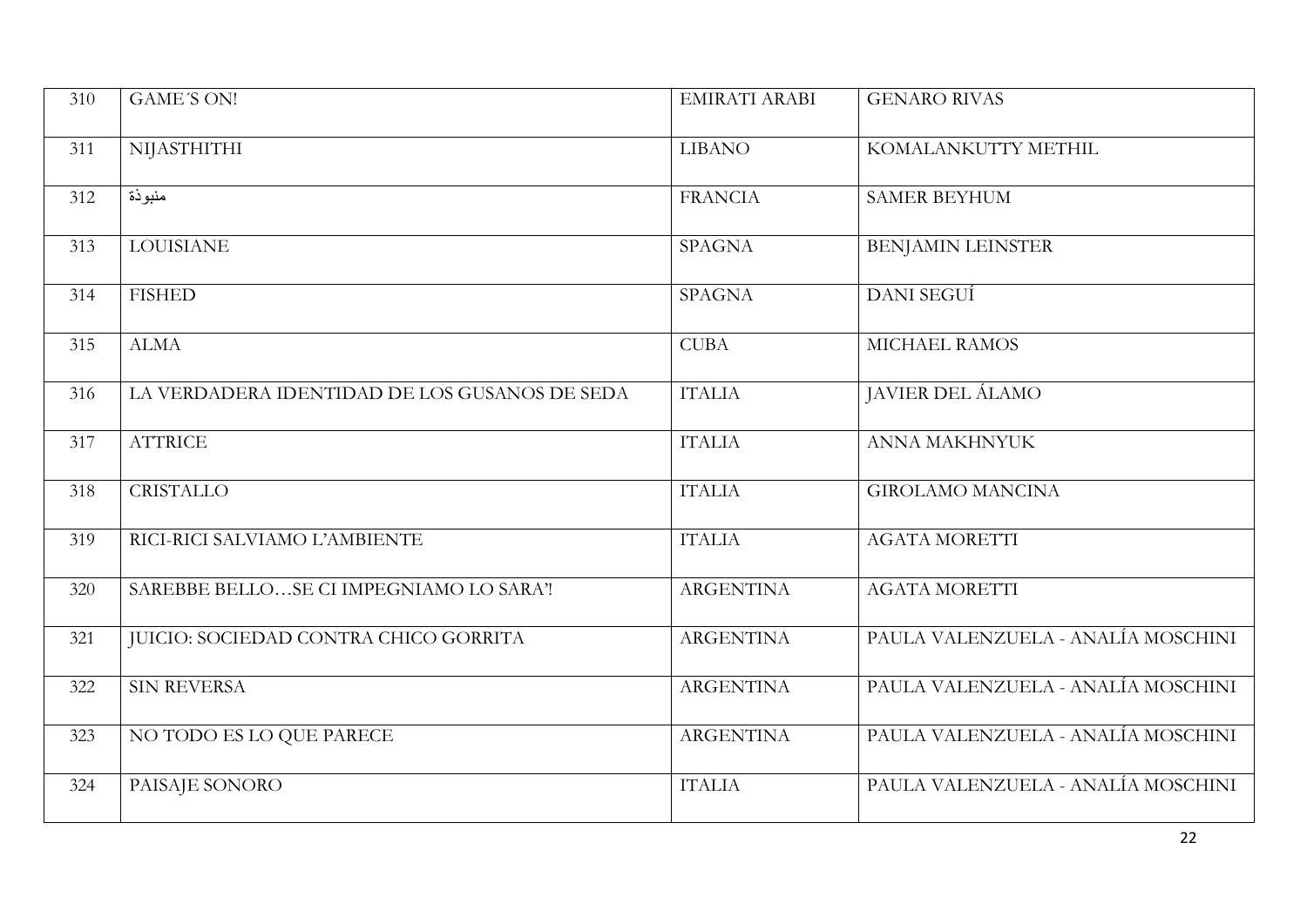| 325 | SOLO - NESSUNO E' NATO PER ODIARE         | <b>ITALIA</b> | <b>MARCO BRUCIATI</b>                  |
|-----|-------------------------------------------|---------------|----------------------------------------|
| 326 | PHONE-OFF - SEI DIPENDENTE DAL CELLULARE? | <b>ITALIA</b> | <b>GIUSEPPE MASSARELLI</b>             |
| 327 | UNA SCUOLA A COLORI                       | <b>ITALIA</b> | LUCA CIRIELLO                          |
| 328 | <b>REC AND PLAY</b>                       | <b>ITALIA</b> | <b>GIUSEPPE SAGNELLI</b>               |
| 329 | <b>DOMANI E' ADESSO</b>                   | <b>ITALIA</b> | <b>GIUSEPPE SAGNELLI</b>               |
| 330 | <b>GENITORI E FIGLI</b>                   | <b>ITALIA</b> | <b>BEATRICE FRANCA - DARIO GASPARO</b> |
| 331 | <b>ANOTHER BRICK</b>                      | <b>ITALIA</b> | <b>FLAVIO RICCI</b>                    |
| 332 | STORIA DI ELLA                            | <b>ITALIA</b> | <b>FLAVIO RICCI</b>                    |
| 333 | SO' VIVO!                                 | <b>ITALIA</b> | <b>FLAVIO RICCI</b>                    |
| 334 | LE COSE CHE AMIAMO                        | <b>ITALIA</b> | <b>FLAVIO RICCI</b>                    |
| 335 | LA MAGIA DELLE PIANTE                     | <b>ITALIA</b> | FRANCESCO CELIENTO                     |
| 336 | AMA E FA' CIO' CHE VUOI                   | <b>ITALIA</b> | <b>CLASSE IV DL</b>                    |
| 337 | ALICE E L'ABBISSO TECNOLOGICO             |               | GIORGIO TUFANO - GRTETA CIRILLO        |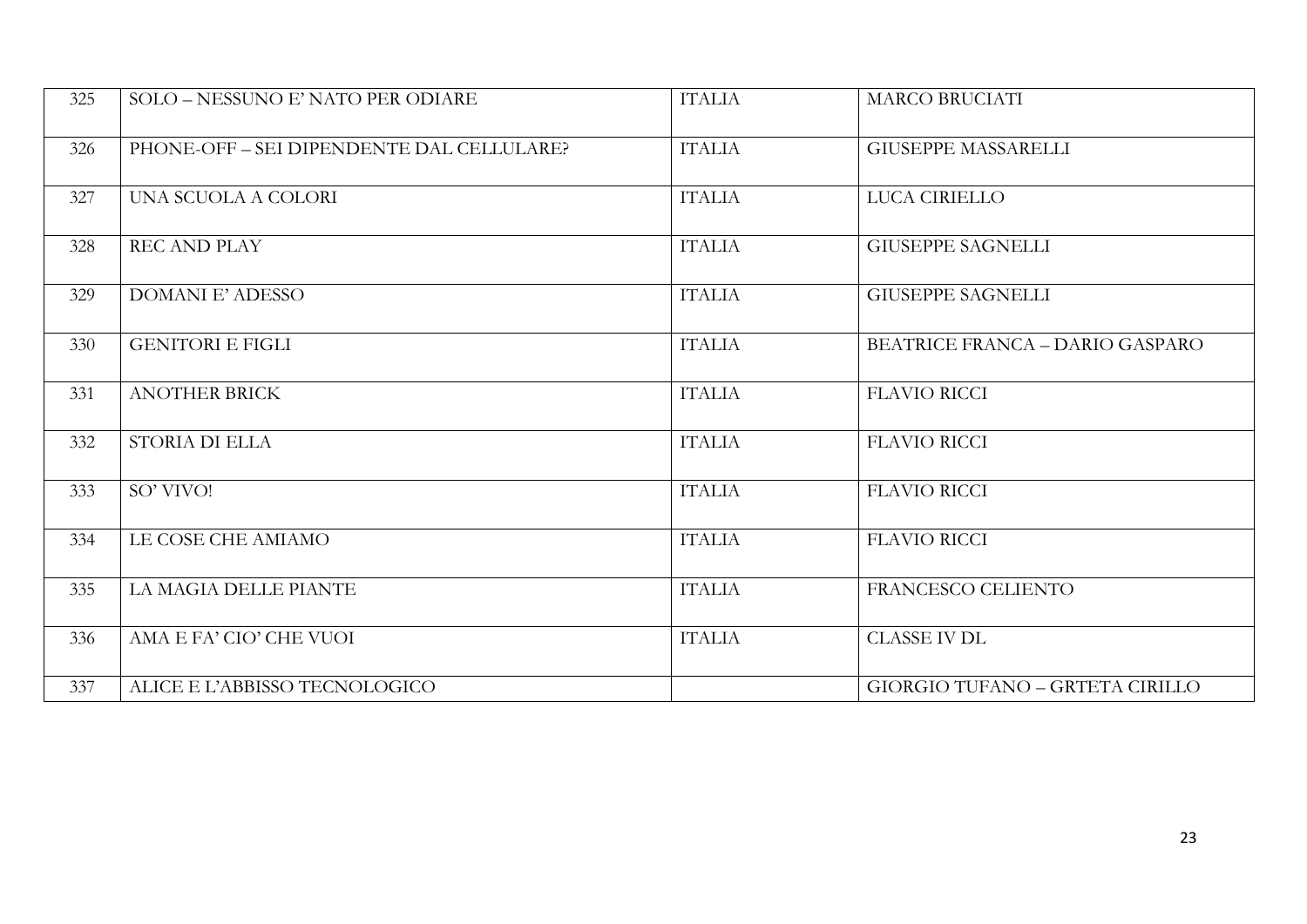## **LUNGOMETRAGGI / FEATURE FILM**

|                 | TITOLO / TITLE                                                  | <b>NAZIONALITÀ</b> | <b>REGIA / DIRECTION</b>                        |
|-----------------|-----------------------------------------------------------------|--------------------|-------------------------------------------------|
|                 |                                                                 | <b>NATIONALITY</b> |                                                 |
|                 |                                                                 |                    |                                                 |
| $\mathbf{1}$    | HIJAS DE CYNISCA (EL DEPORTE FEMENINO HABLA POR LA<br>IGUALDAD) | <b>SPAGNA</b>      | <b>BEATRIZ CARRETERO</b>                        |
| 2               | <b>BASSIL'ORA</b>                                               | <b>ITALIA</b>      | REBECCA BASSO                                   |
| $\mathfrak{Z}$  | SANKARA N'EST PAS MORT                                          | <b>FRANCIA</b>     | <b>LUCIE VIVER</b>                              |
| $\overline{4}$  | PRÍAPO                                                          | <b>SPAGNA</b>      | TOMÁS PÉREZ TORRELLA                            |
| $5\overline{)}$ | <b>INSHA ALLAH</b>                                              | <b>INDIA</b>       | SEERKATCHI PACKIL - PANDIAN<br><b>BHASKARAN</b> |
| 6               | <b>TEARS&amp;DREAMS</b>                                         | <b>ITALIA</b>      | LIA BELTRAMI                                    |
| $\overline{7}$  | VIA SAN CIÁANO                                                  | <b>GERMANIA</b>    | <b>LEA SCHLUDE</b>                              |
| 8               | SUI SENTIERI DI EL DORADO                                       | <b>COLOMBIA</b>    | <b>ROLAND RICAURTE</b>                          |
| 9               | WAY OF LIVING                                                   | <b>SPAGNA</b>      | VICENT PERIS                                    |
| 10              | EL BRAZALETE DE ORO                                             | <b>SPAGNA</b>      | LUIS ALEJANDRO FERNÁNDEZ-JARDÓN                 |
| 11              | DI TUTTI I COLORI                                               | RUSSIA - ITALIA    | <b>MAX NARDARI</b>                              |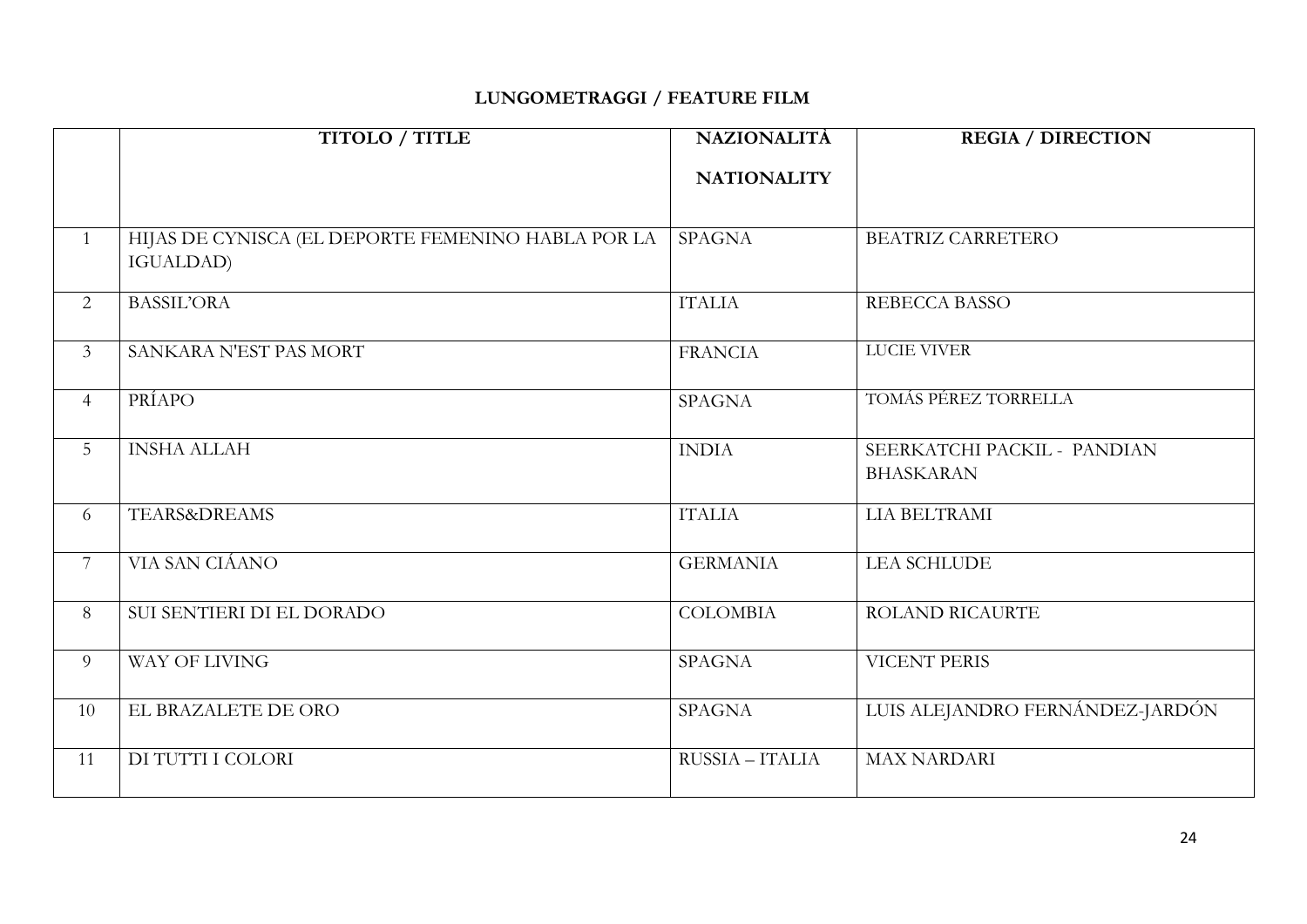| 12 | ARTASERSE                         | <b>ITALIA</b> | CRISTIANO CAROTTI & DESIDERIO                                                |
|----|-----------------------------------|---------------|------------------------------------------------------------------------------|
| 13 | OLTRE LA BUFERA                   | <b>ITALIA</b> | MARCO CASSINI                                                                |
| 14 | <b>QUALCOSA RIMANE</b>            | <b>ITALIA</b> | FRANCESCO D'ASCENZO                                                          |
| 15 | IN CARNE VIVA                     | <b>ITALIA</b> | MATTEO SERMAN                                                                |
| 16 | <b>BE KIND</b>                    | <b>ITALIA</b> | <b>SABRINA</b><br><b>PARAVICINI</b><br>NINO<br>$\equiv$<br><b>MONTELEONE</b> |
| 17 | DAMIANO NON E' UN MARZIANO        | <b>ITALIA</b> | <b>VALERIO GNESINI</b>                                                       |
| 18 | I NOSTRI PASSI DIVERSI            | <b>ITALIA</b> | <b>ALBERTO BENNATI</b>                                                       |
| 19 | L'ITALIANO CHE INVENTO' IL CINEMA | <b>ITALIA</b> | STEFANO ANSELMI                                                              |
| 20 | HISTORIAS DE AJEDREZ              | <b>CUBA</b>   | <b>EMMANUEL MARTIN</b>                                                       |
| 21 | PRIMAVERARABA                     | <b>ITALIA</b> | FRANCESCO PROCOPIO                                                           |
| 22 | IL PITTORE E LA SANTA             | <b>ITALIA</b> | <b>BIAGIO CARDIA</b>                                                         |
| 23 | <b>FOOTBALLIZATION</b>            | <b>ITALIA</b> | F. FURIASSI & F. AGOSTINI                                                    |
| 24 | <b>AFFITASI VITA</b>              | <b>ITALIA</b> | STEFANO USARDI                                                               |
| 25 | <b>BRIN D'AMOUR</b>               | <b>SPAGNA</b> | FREDERICO CUSTÓDIO                                                           |
| 26 | MAI PER SEMPRE                    | <b>ITALIA</b> | <b>FABIO MASSA</b>                                                           |